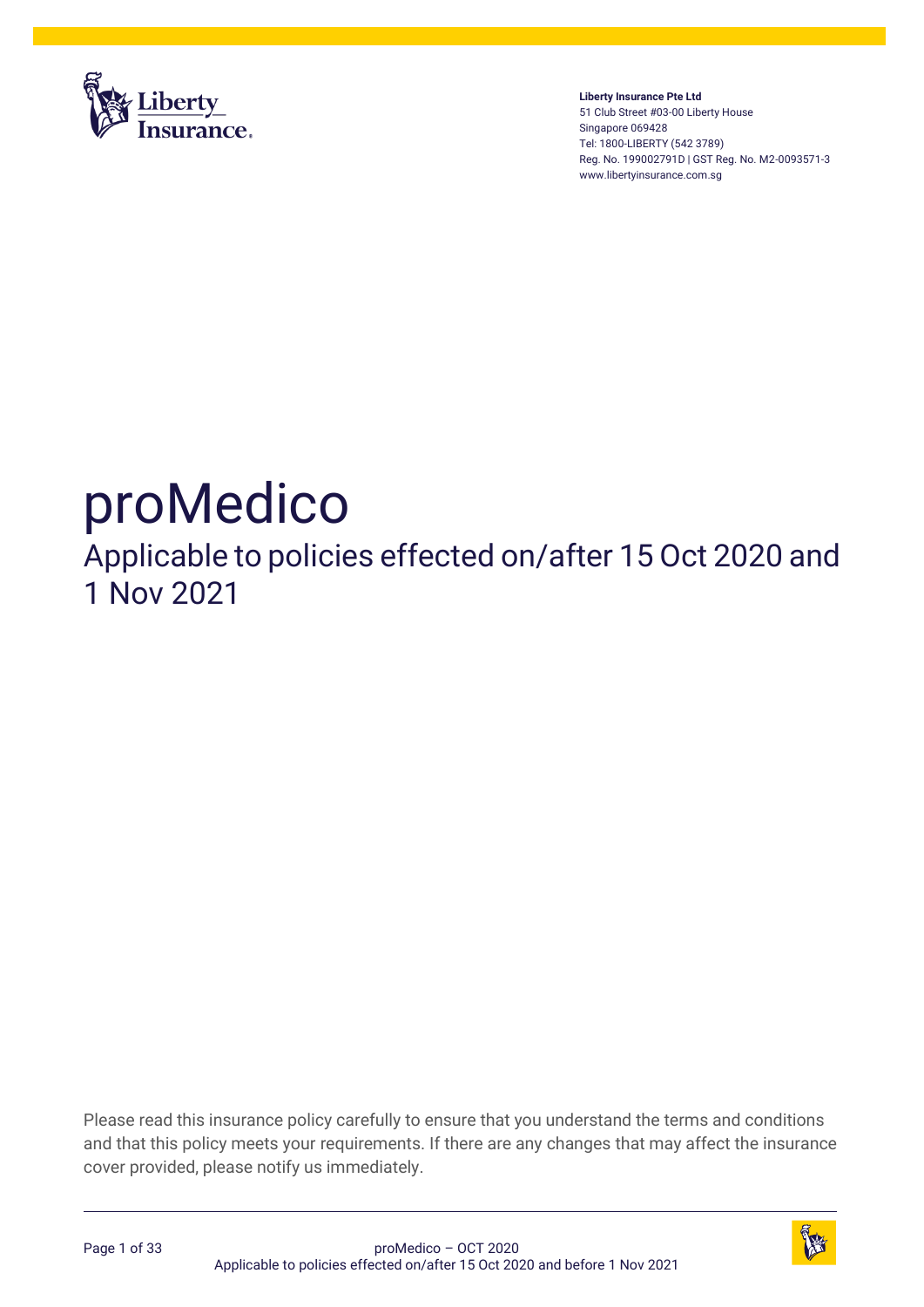# **Contents**

<span id="page-1-7"></span><span id="page-1-6"></span><span id="page-1-5"></span><span id="page-1-4"></span><span id="page-1-3"></span><span id="page-1-2"></span><span id="page-1-1"></span><span id="page-1-0"></span>

|    | Introduction                            | 3  |
|----|-----------------------------------------|----|
|    | <b>Eligibility and Scope</b>            | 3  |
|    | Definitions                             | 5  |
| 1. | <b>Definition of Benefits</b>           | 12 |
| 2. | Administration                          | 25 |
| 3. | <b>Claims Procedures</b>                | 29 |
|    | <b>Exclusions</b>                       | 30 |
|    | <b>Policy Owners' Protection Scheme</b> | 33 |

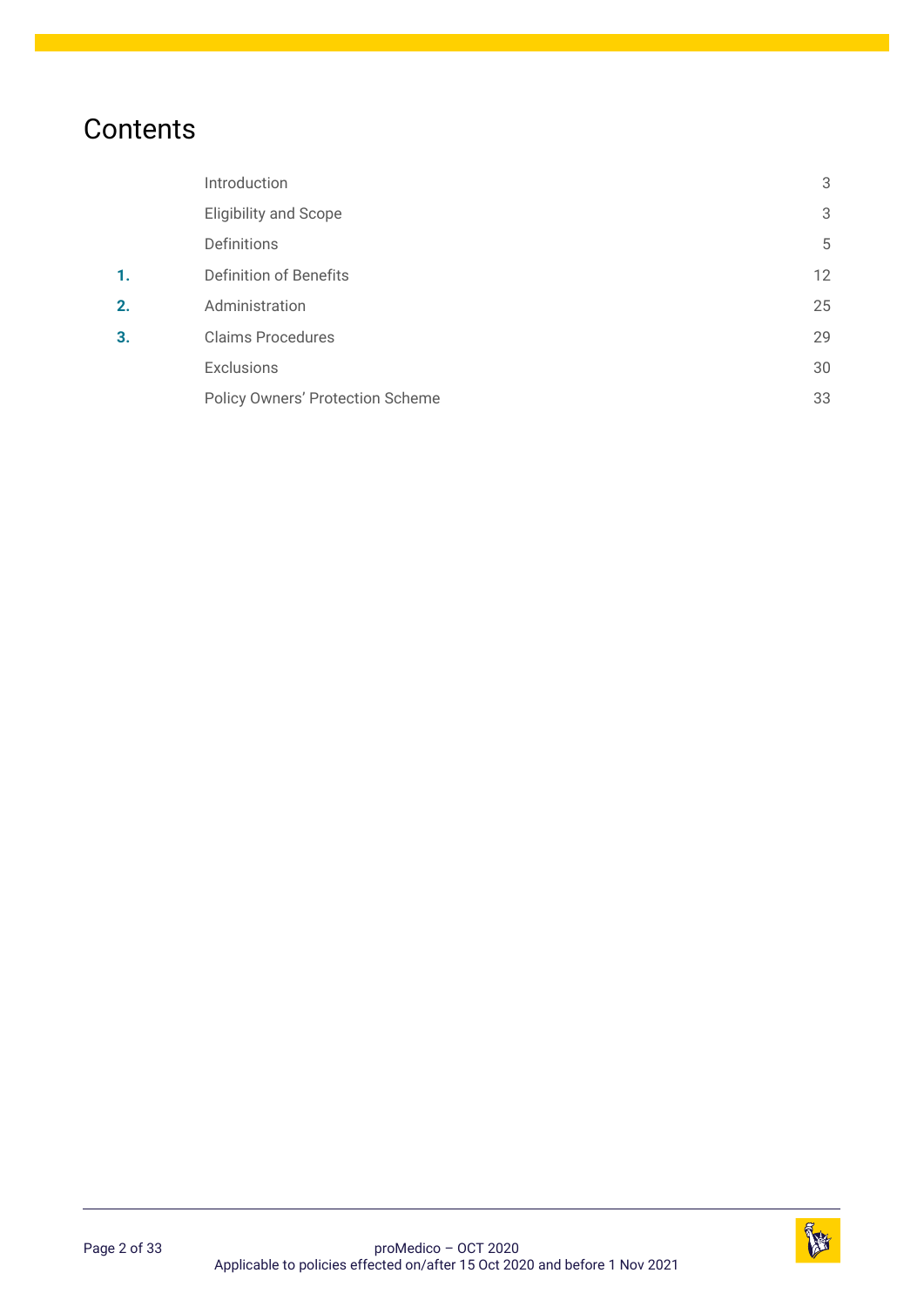# <span id="page-2-0"></span>**[Introduction](#page-1-0)**

The cover provided shall be determined by the Policy wordings contained herein together with any Schedule and Memoranda. The benefit limits are stated in the Policy Schedule and any cover not shown therein is not provided. The base currency for this insurance is Singapore Dollars (S\$).

The current policy replaces any other policy previously issued to cover insurance described herein. The Policy issued by Liberty Insurance Pte Ltd (the Insurer) governs the rights and obligations of all parties to the proMedico Health Plan (the Policy). The Insurance is effective only after the applicant has been accepted by the Insurer and becomes and remains insured in accordance with the terms provisions and conditions set out in the Policy.

Insurance shall commence from the date specified on the Policy. The policy is an annual contract which until terminated shall be renewed each year on the Due Date subject to the Policy being in force at the time of each renewal and any variations as may be set out in writing by the Insurer. All premiums will be payable on or before the Inception date or Due Date of the Policy. If payment is not made on or before the Inception date or Due Date the insurance will be terminated.

When an Insured Person undergoes medical treatment for Injury or Illness, he can claim for the course of treatment until the exhaustion of the stated limits as shown in the Schedule of Benefits or the expiry of the period of insurance or the termination of this insurance whichever is the earlier event.

Upon receipt of proof of claim the Insurer will pay up to the limits shown in the Schedule of Benefits for expenses necessarily incurred as a direct result of the Insured Person suffering bodily Injury or Illness during the period of insurance.

The legal representative of the Insured Person shall have the right to act for an Insured Person who is incapacitated or deceased. Benefits are payable to the Insured Person, his legal representative executor or to the licensed providers of the eligible medical treatments and/or services rendered to the Insured Person.

Benefits are limited to the usual Reasonable and Customary charges in the country or area where the treatment is provided.

# <span id="page-2-1"></span>**Eligibility [and Scope](#page-1-1)**

#### **Persons Eligible**

To be eligible for cover under this Policy, You must be aged between 18 and 69 years (age next birthday). Your dependents are also eligible for cover. A newly born child is eligible for cover fifteen (15) days after the date of birth or after discharge from the hospital, whichever is later. Subject to Our approval, cover may be renewed for You and Your spouse up to (and including) age 90.

The following persons are eligible for cover as an Insured Person:

- **1.** Residents of Singapore mean Singapore Citizens and Permanent Residents as well as holders of employment passes, work permits, students' passes or dependents' passes
- **2.** Non-Residents of Singapore provided they are not Permanently Residing in USA. "Permanently Residing" means living or intending to live in another country for a period in excess of sixty (60) consecutive days

If an eligible Insured Person is confined in a Hospital on the date when his/her cover would otherwise become effective, such cover will not become effective until the date following his/her discharge from Hospital.

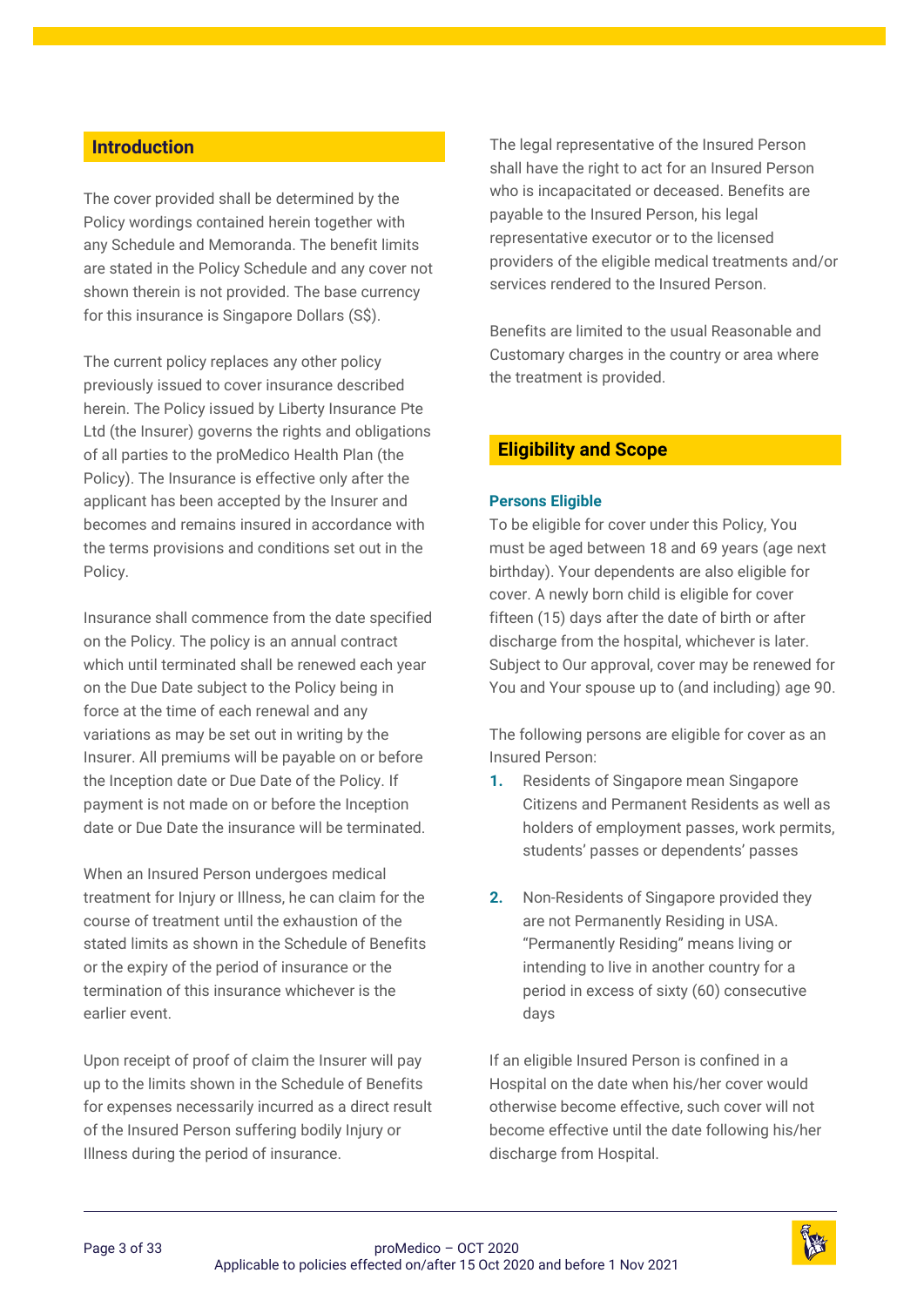For Permanent Total Disability, cover will automatically cease on the first due date of the following 65th birthday of the Insured Person or whenever the Insured Person ceases full time occupation (whichever is the earlier).

#### **Addition of Dependants**

Your Dependants who are eligible may be included as Insured Persons under this Policy if:

- **1.** You request such inclusion
- **2.** Your Dependants are eligible to be insured in accordance with our terms and standards of acceptance; and
- **3.** the required additional premium is paid

Cover for your Dependants will only commence on the date on which We determine the above conditions have been met.

Dependants must have the same coverage as an Insured Member (except Maternity Care benefits) and subject to acceptance by Us.

The Company must be informed of the location of any Dependants whose Usual Country of Residence is different from that declared for the Insured in the proposal form and We at all times reserve the right to cover such Dependants on terms and conditions that is consider appropriate or to decline to cover such Dependents under the Policy.

#### **Geographical Scope**

This Policy covers an Insured Person in his/her Usual Country of Residence on a twenty-four (24) hours basis. This Policy also covers an Insured Person while outside his/her Usual Country of Residence, subject always to the limits specified in the Policy Schedule, and subject to the following conditions:

- **1.** An Insured Person, who is not Permanently Residing in USA, is covered for any treatment received in USA due to Illness or Injury subject to a 20% Co- insurance on the first S\$16,000 of eligible medical expenses incurred
- **2.** Where an Insured Person, who is domiciled in Singapore but lives/travels outside Singapore for a continuous period of more than ninety (90) days, the eligible expenses subsequently incurred outside Singapore will be capped & limited to the charges for equivalent treatment at the Singapore General Hospital, and subject always to policy limits
- **3.** If the treatment is available and any Insured Person chooses to be treated outside Singapore or the Usual Country of Residence, our liability is capped and limited to the charges for equivalent medical treatment at the Singapore General Hospital or the Usual, Reasonable and Customary charges in the country or area where treatment is provided, and subject always to policy limits

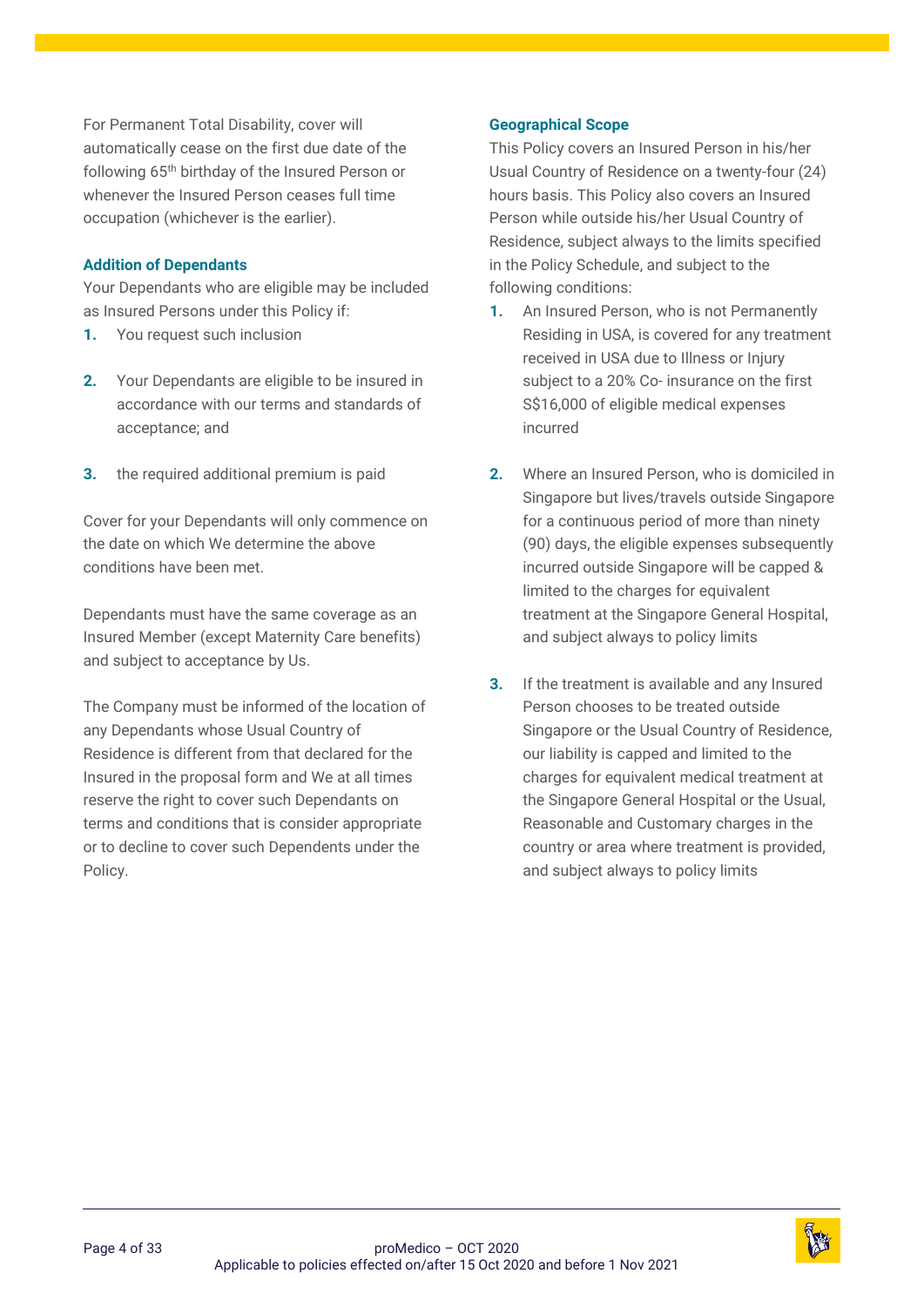# <span id="page-4-0"></span>**[Definitions](#page-1-2)**

The following definitions apply to the Plan:

| Term |                                     | Meaning                                                                                                                                                                                                                                                                                                                                                                                                                                                                                                                                                                     |
|------|-------------------------------------|-----------------------------------------------------------------------------------------------------------------------------------------------------------------------------------------------------------------------------------------------------------------------------------------------------------------------------------------------------------------------------------------------------------------------------------------------------------------------------------------------------------------------------------------------------------------------------|
| 1.   | Accident                            | An event of violent, accidental, external and visible nature, which<br>independently of any other cause, is the sole cause of bodily<br>Injury                                                                                                                                                                                                                                                                                                                                                                                                                              |
| 2.   | Age                                 | Age next birthday, unless the context otherwise requires                                                                                                                                                                                                                                                                                                                                                                                                                                                                                                                    |
| 3.   | <b>Chinese Herbal</b><br>Medication | The medications prescribed by a Chinese Physician in writing, and directly<br>related to the Sickness/Bodily Injury being treated.<br>Note: Any charges made not within the definition of Chinese Herbal                                                                                                                                                                                                                                                                                                                                                                    |
|      |                                     | Medication shall not be subject to reimbursement                                                                                                                                                                                                                                                                                                                                                                                                                                                                                                                            |
| 4.   | <b>Chinese Physician</b>            | A legally licensed Chinese medical practitioner (including a Chinese<br>herbalist, acupuncturist or bonesetter) duly registered and practicing<br>within the scope of their license and training under the geographical area<br>of the country in which such practice is maintained and renders treatment<br>directly related to the Sickness/Bodily Injury being treated. A Chinese<br>Physician cannot be the Policyholder, an insurance intermediary, an<br>employer, an employee, a Family Member, or business partner of the<br>Policyholder and/or an Insured Person. |
|      |                                     | Note: Any charges made not within the definition of Chinese Physician<br>shall not be subject to reimbursement                                                                                                                                                                                                                                                                                                                                                                                                                                                              |
| 5.   | <b>Congenital Conditions</b>        | mean (i) any medical, physical or mental abnormalities existed at the time<br>of or before birth, whether or not being manifested, diagnosed or known<br>about at birth and (ii) any neo-natal abnormalities developed within six (6)<br>months of birth                                                                                                                                                                                                                                                                                                                    |
| 6.   | Day surgery                         | Surgery on an Insured Person for the treatment of a covered Illness or<br>Injury and which is pre-planned and carried out by a Surgeon, at a Hospital<br>or Clinic, but not on an Inpatient basis                                                                                                                                                                                                                                                                                                                                                                           |
| 7.   | Deductible/Co-insurance             | The portion of costs for which the Insured Person is liable for a benefit to<br>be payable under the Policy. The Deductible/Co-insurance will apply to<br>each and every ailment/diagnosed medical condition for which a claim is<br>made within any one Policy Year.<br>The Deductible/Co-insurance is subject to Goods & Services Tax (GST) if                                                                                                                                                                                                                            |
|      |                                     | applicable                                                                                                                                                                                                                                                                                                                                                                                                                                                                                                                                                                  |
| 8.   | <b>Dentist</b>                      | A person duly licensed and registered and practicing dentistry within the<br>scope of their license and training under the geographical area of the<br>country in which such practice is maintained but excluding a Chinese<br>Physician or Physician. A Dentist cannot be the Policyholder, an insurance<br>intermediary, an employer, an employee, a Family Member, or business<br>partner of the Policyholder and/or an Insured Person                                                                                                                                   |

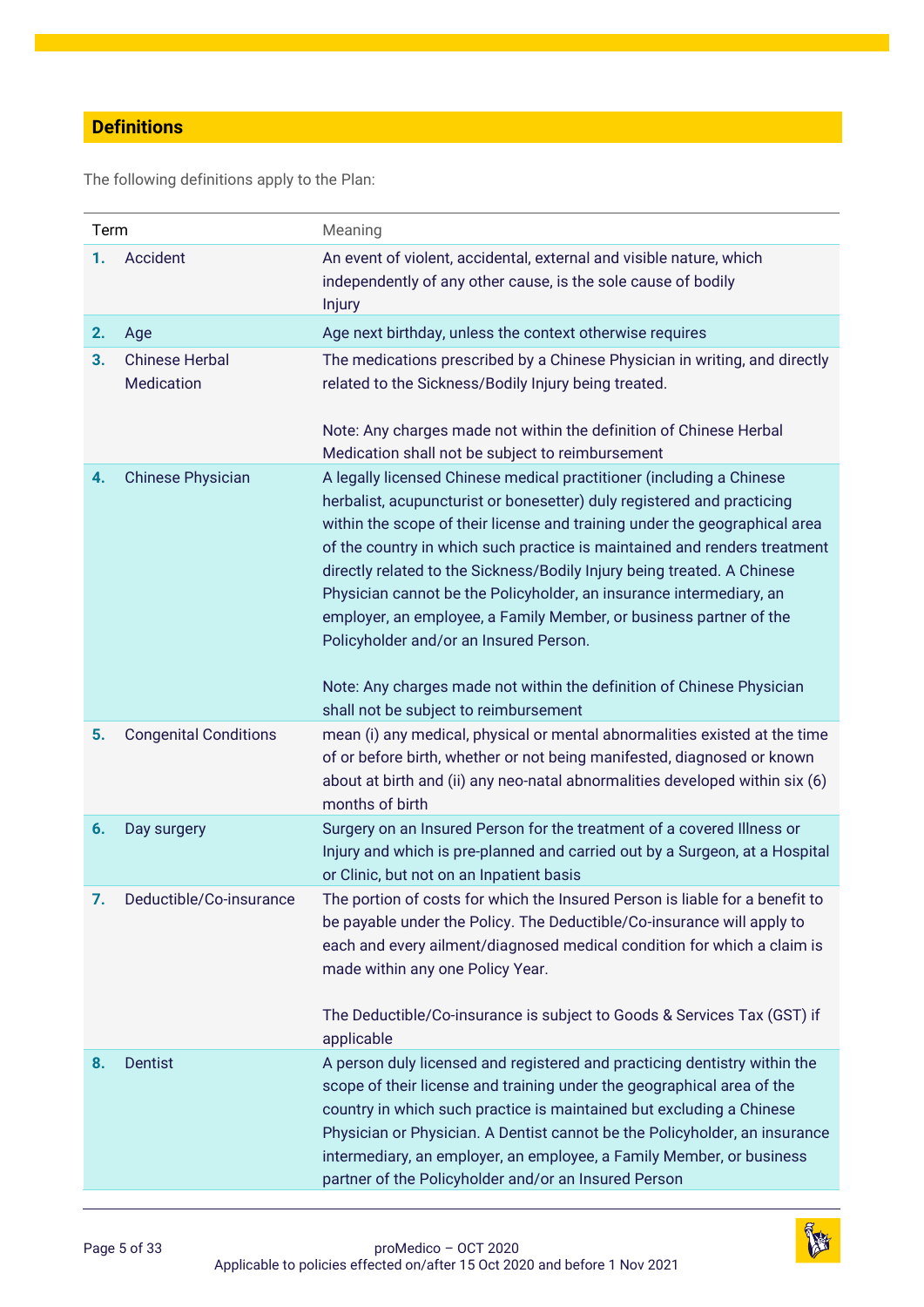| Term |                              | Meaning                                                                                                                                                                                                                                                                                                                                                                                                                                                                                                                                                                                                                                                                                                                                                                                                                                                                                                                                                                                                                                                                                                |
|------|------------------------------|--------------------------------------------------------------------------------------------------------------------------------------------------------------------------------------------------------------------------------------------------------------------------------------------------------------------------------------------------------------------------------------------------------------------------------------------------------------------------------------------------------------------------------------------------------------------------------------------------------------------------------------------------------------------------------------------------------------------------------------------------------------------------------------------------------------------------------------------------------------------------------------------------------------------------------------------------------------------------------------------------------------------------------------------------------------------------------------------------------|
| 9.   | Dependants                   | Any of the following persons:<br>Legal spouse aged between 18 and 90 years old, provided that the<br>a)<br>aged of 70 to 90 years old shall be applicable to renewals only<br>An unmarried and unemployed child Aged between 15 days and 18<br>$\mathbf{b}$<br>years                                                                                                                                                                                                                                                                                                                                                                                                                                                                                                                                                                                                                                                                                                                                                                                                                                   |
|      |                              | An unmarried and unemployed child between 19 and 25 years old<br>c)<br>(inclusive) if he or she is enrolled in an educational institution or full-<br>time higher education                                                                                                                                                                                                                                                                                                                                                                                                                                                                                                                                                                                                                                                                                                                                                                                                                                                                                                                            |
|      | 10. Disability               | An Illness or Injury, and any symptoms, sequelae, or complications<br>thereof. In the case of Injury, it means all injuries arising from the same<br>event or series of contiguous events                                                                                                                                                                                                                                                                                                                                                                                                                                                                                                                                                                                                                                                                                                                                                                                                                                                                                                              |
|      | 11. Emergency                | A sudden change in Insured Person's health which requires urgent<br>medical or surgical intervention to avoid death or serious impairment to<br>the Insured Person's health                                                                                                                                                                                                                                                                                                                                                                                                                                                                                                                                                                                                                                                                                                                                                                                                                                                                                                                            |
|      | 12. Endorsement              | An authorised amendment to the Policy                                                                                                                                                                                                                                                                                                                                                                                                                                                                                                                                                                                                                                                                                                                                                                                                                                                                                                                                                                                                                                                                  |
|      | 13. Home Country/Nationality | The country of which the Insured Person holds a passport. Where the<br>Insured Person holds more than one passport, the Home Country will be<br>taken to mean the country which the Insured Person has declared to Us.<br>Where Dependants are included, the Home Country for Dependants will be<br>the Home Country declared to Us in the proposal form                                                                                                                                                                                                                                                                                                                                                                                                                                                                                                                                                                                                                                                                                                                                               |
|      | 14. Hospital                 | A legally constituted establishment operating pursuant to the laws of the<br>country in which it is based, and registered as a Hospital with appropriate<br>license (if licensing is required in the state or government jurisdiction),<br>and meets the following requirements:<br>operates primarily for the care and treatment of sick, ailing or injured<br>a)<br>persons<br>provides a 24-hour a day nursing service by legally qualified<br>b)<br>registered nurses under medical supervision of a Physician<br>always has a staff of one (1) or more Physician(s) available<br>$\mathbf{c}$<br>maintains organised facilities for the medical diagnosis and<br>d)<br>treatment, and provides (where appropriate) facilities for major<br>surgery within the confines of the establishment or in facilities<br>controlled by the establishment; and<br>is not primarily an outpatient medical center, day procedure center, clinic,<br>nursing, rest or convalescent home, psychiatric institution, community<br>Hospital, rehabilitation institution, a place for alcoholics or drug addicts or |

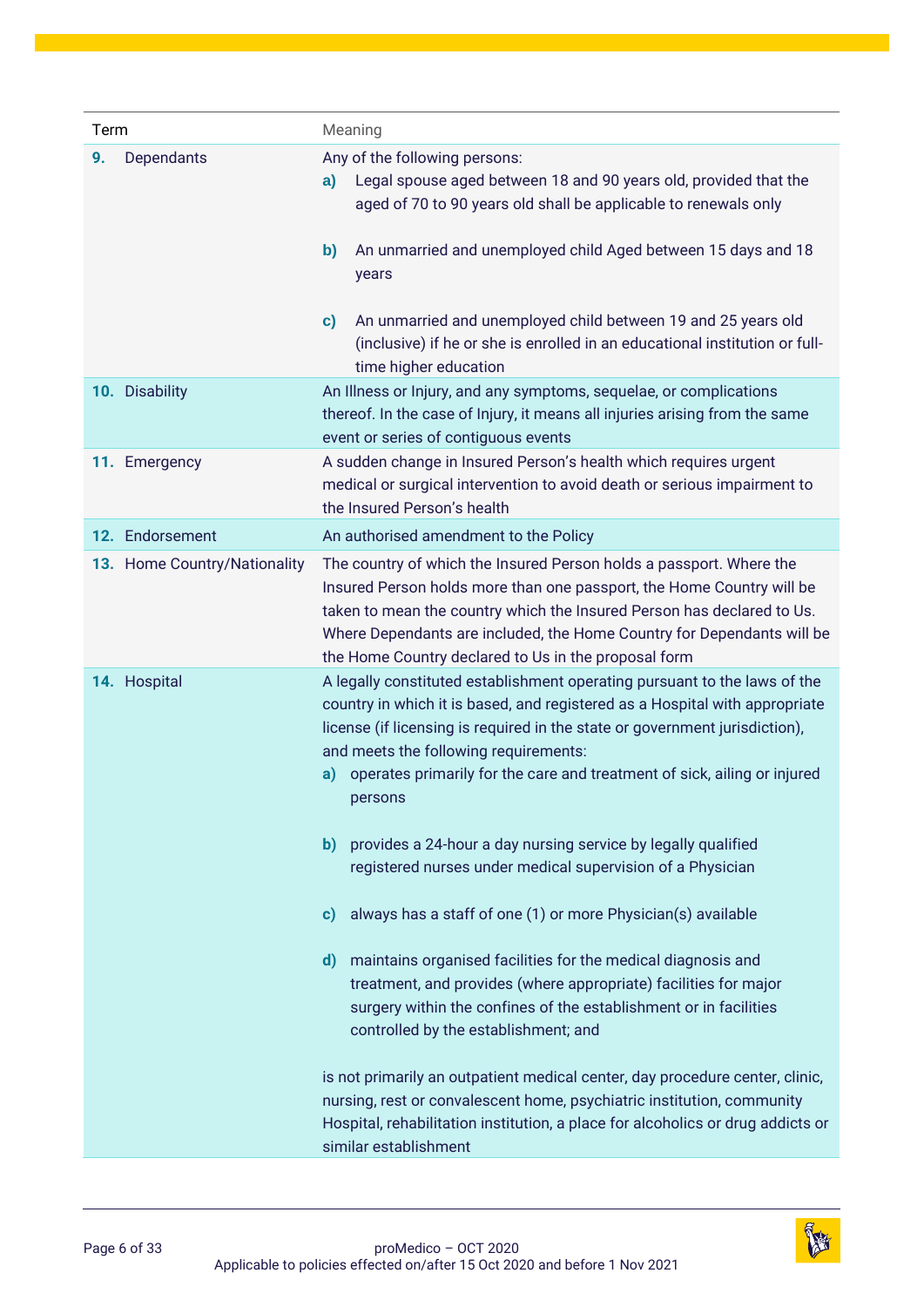| Term                    | Meaning                                                                                                                                                                                                                                                                                                                                                                                                                                                                                                                                                                                                                                                                                                                               |
|-------------------------|---------------------------------------------------------------------------------------------------------------------------------------------------------------------------------------------------------------------------------------------------------------------------------------------------------------------------------------------------------------------------------------------------------------------------------------------------------------------------------------------------------------------------------------------------------------------------------------------------------------------------------------------------------------------------------------------------------------------------------------|
| 15. Illness/Sickness    | A physical condition marked by a pathological deviation from the normal<br>healthy state contracted by an Insured Person but does not include Pre-<br>existing Conditions                                                                                                                                                                                                                                                                                                                                                                                                                                                                                                                                                             |
| 16. Injury              | An external and visible bodily injury caused solely and directly by an<br>Accident and does not include any Illness or naturally occurring medical<br>conditions or degenerative process                                                                                                                                                                                                                                                                                                                                                                                                                                                                                                                                              |
| 17. Inpatient           | An Insured Person who is admitted in the Hospital and occupies a bed<br>overnight, or longer, which is Medically Necessary during the treatment of<br>a Bodily Injury or Sickness and not solely for any form of nursing,<br>convalescence, rehabilitation, rest or extended care                                                                                                                                                                                                                                                                                                                                                                                                                                                     |
| 18. Insured Person      | An individual person so described in the Policy Schedule, whose name is<br>included in the proposal form and in respect of whom commencement of<br>cover has been approved and confirmed in writing by Us and refers to the<br>person as being covered under the Policy. May include an "Insured<br>Member" or "Insured" or "Policyholder", if such is validly insured                                                                                                                                                                                                                                                                                                                                                                |
| 19. Marriage/Married    | The union of two individuals recognised by laws of any jurisdiction                                                                                                                                                                                                                                                                                                                                                                                                                                                                                                                                                                                                                                                                   |
| 20. Medically Necessary | The procedures, treatments, supplies or medical services which in the<br>opinion of a Physician:<br>are required for the direct treatment or diagnosis of the Insured<br>a)<br>Person's Bodily Injury or Sickness; and<br>are appropriate and consistent with the symptoms and findings or the<br>b)<br>direct treatment or diagnosis of the Insured Person's Bodily Injury or<br>Sickness; and<br>are in accordance with generally accepted medical practice; and<br>c)<br>are not associated with treatment, procedure, supplies or other<br>d)<br>medical services of an experimental or investigative nature; and<br>cannot have been omitted without adversely affecting the Insured<br>e)<br>Person's Bodily Injury or Sickness |
| 21. Overseas            | Any destination(s) outside the territorial boundaries of the Usual Country<br>of Residence or Home Country                                                                                                                                                                                                                                                                                                                                                                                                                                                                                                                                                                                                                            |
| 22. Period of Insurance | The period of Cover for the respective Insured Persons as shown in the<br>latest Schedule or Endorsement                                                                                                                                                                                                                                                                                                                                                                                                                                                                                                                                                                                                                              |
| 23. Physician           | A legally qualified medical practitioner or Specialist who is registered and<br>licensed to lawfully render medical and/or surgical services under the<br>laws of the country and geographical area in which they practice but<br>excludes the Policyholder, an insurance intermediary, an employer, an<br>employee, a Family Member, or business partner of the Policyholder<br>and/or an Insured Person. Physician does not include allied health<br>professionals or paramedical such as but not limited to podiatrist,<br>psychologist, optometrist except as endorsed in the Schedule                                                                                                                                            |

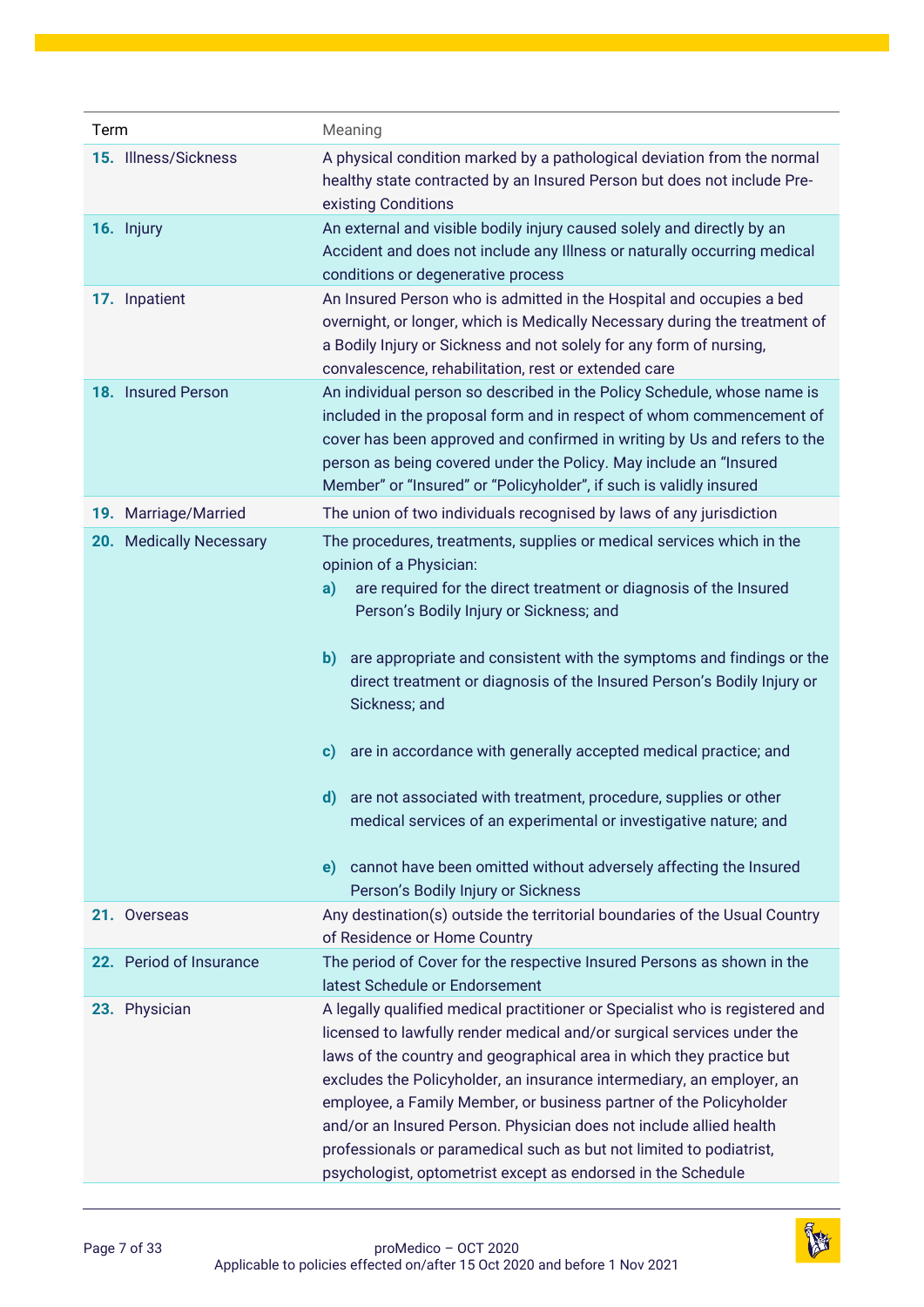| Term                                 | Meaning                                                                                                                                                                                                                                                                                                                                                                                                                                                                                                                                                                                                                                                                                                                                               |
|--------------------------------------|-------------------------------------------------------------------------------------------------------------------------------------------------------------------------------------------------------------------------------------------------------------------------------------------------------------------------------------------------------------------------------------------------------------------------------------------------------------------------------------------------------------------------------------------------------------------------------------------------------------------------------------------------------------------------------------------------------------------------------------------------------|
| 24. Physiotherapist/<br>Chiropractor | A legally qualified Physician who is registered and licensed to lawfully<br>render physiotherapy or chiropractor treatment and is practicing within<br>the scope of its license under the laws of the country and geographical<br>area in which they practice but excludes the Policyholder, an insurance<br>intermediary, an employer, an employee, a Family Member, or business<br>partner of the Policyholder and/or an Insured Person                                                                                                                                                                                                                                                                                                             |
| 25. Planned Treatment                | A pre-scheduled medical treatment which are Medically Necessary but<br>does not include Emergency medical treatments. Planned Treatments<br>where Insured Person is an Inpatient at a Hospital must obtain prior<br>approval from Insurer.<br>Considerations by Insurer for approval may include whether:<br>the cost will not exceed the Usual, Reasonable and Customary<br>a)<br>Charges in Country of Residence; and<br>whether Insured Person obtained medical treatment quotations from<br>$\mathbf{b}$<br>the elected Hospital and submitted to the Insurer for pre-<br>authorisation.<br>The Insurer shall reserve the rights to reimburse only a proportion of the<br>cost or otherwise if the Insured Person fails to pre-notify the Insurer |
| 26. Policy                           | Refers to a policy contract between You and Us. Its full terms are set out<br>in the current versions of the following documents as sent to You from<br>time to time even after inception and includes<br>any application form We ask You to fill in<br>a)<br>$\mathbf{b}$<br>the terms and the benefit table setting out the Cover under your plan<br>in your Schedule<br>$\mathbf{c}$ )<br>Schedules<br>$\mathbf{d}$<br>Endorsements<br>Memoranda<br>e)                                                                                                                                                                                                                                                                                             |
| 27. Policy Inception Date            | The first commencement/effective date cover of an Insured Person                                                                                                                                                                                                                                                                                                                                                                                                                                                                                                                                                                                                                                                                                      |
| 28. Policy Schedule/Schedule         | The document We send which contains certain details relevant to and as<br>part of the Policy                                                                                                                                                                                                                                                                                                                                                                                                                                                                                                                                                                                                                                                          |
| 29. Policy Year                      | The period stated as Covered Period in the then current Schedule and<br>Statement of Insured Person or Endorsement or such shorter time if the<br>Policy is terminated, and for which cover applies under the Policy                                                                                                                                                                                                                                                                                                                                                                                                                                                                                                                                  |
| 30. Policyholder                     | The entity(ies) or individual(s) listed as policyholder in the Policy, and<br>whom is the contracting party of the Master Policy and payer of the<br>Premium. Where the Policyholder is more than one firm, partnership,<br>company, association, organisation or entity of a similar nature, the<br>Policyholder shall refer to all of them taken together as a whole and any                                                                                                                                                                                                                                                                                                                                                                        |

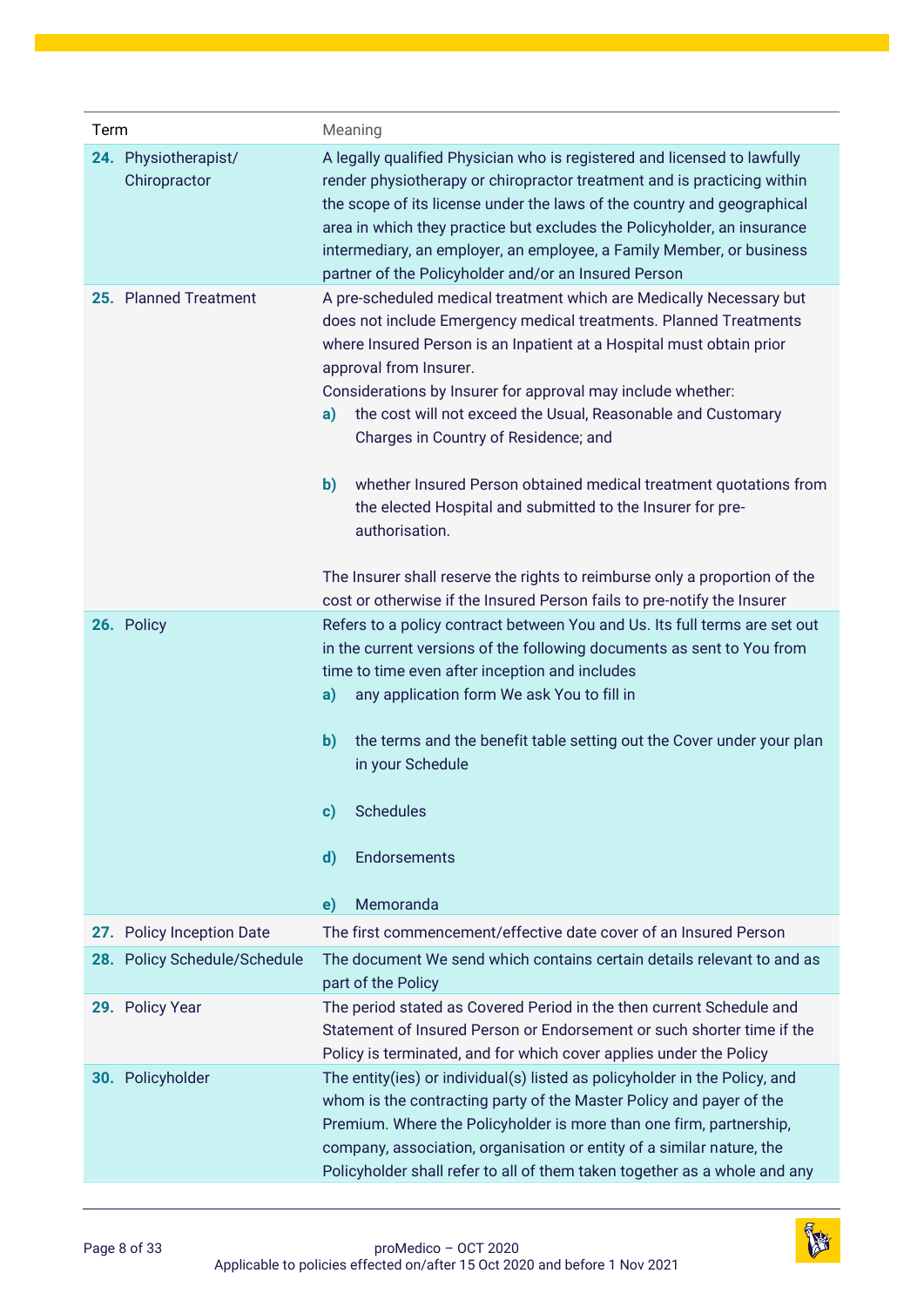| Term                          | Meaning                                                                                                                                                                                                                                                                                                                                                                                                                                                                                                                 |
|-------------------------------|-------------------------------------------------------------------------------------------------------------------------------------------------------------------------------------------------------------------------------------------------------------------------------------------------------------------------------------------------------------------------------------------------------------------------------------------------------------------------------------------------------------------------|
|                               | obligation and any liability pertaining to Policyholder under this Policy or<br>the Master Policy shall be joint and several. May also be an "Insured<br>Person"                                                                                                                                                                                                                                                                                                                                                        |
| 31. Polyclinic                | Polyclinics located within Singapore, as listed on the Singapore Ministry<br>of Health website, as the same is or may be updated, amended or revised<br>from time to time                                                                                                                                                                                                                                                                                                                                               |
| 32. Pre-Existing Condition    | any condition for which a Physician was consulted or for which<br>a)<br>treatment or medication was prescribed prior to the first day of<br>coverage under this Policy; OR                                                                                                                                                                                                                                                                                                                                              |
|                               | b)<br>a condition, the manifestation, or symptoms of which a reasonable<br>person in the circumstances would be expected to be aware of or to<br>have taken reasonable steps to consult a Physician prior to the first<br>day of coverage under this Policy; OR                                                                                                                                                                                                                                                         |
|                               | Sickness (including pregnancy) contracted or other bodily injury or<br>c)<br>dental condition sustained by an Insured Person for which the<br>diagnosis of, or symptoms should reasonably have or will receive<br>medical treatment, consultation, prescribed drugs or advice from a<br>Physician prior to the first day of coverage under this Policy                                                                                                                                                                  |
|                               | Pre-existing Conditions disclosed during application for which no<br>exclusions were issued on the Schedule are covered. Pre-existing<br>Conditions which have been declared and accepted by the Insurer in<br>writing are covered. Non-disclosed Pre-existing Conditions or misleading<br>information with respect to the medical history of the Insured Person<br>could result in the denial of the application for coverage, denial of claim<br>and/or cancellation or invalidation of this Policy                   |
| 33. Psychiatrist              | A duly qualified Physician who is registered and licensed to lawfully<br>render psychiatric consultation or treatment and is practicing within the<br>scope of its license under the laws of the country and geographical area<br>in which they practice but excludes the Policyholder, an insurance<br>intermediary, an employer, an employee, a Family Member, or business<br>partner of the Policyholder and/or an Insured Person                                                                                    |
| 34. Renewal Date              | The date on which the Policy is renewed for a further Period of Insurance                                                                                                                                                                                                                                                                                                                                                                                                                                               |
| 35. Serious Medical Condition | A condition which in the opinion of the Company or its authorised<br>representatives constitutes a serious medical emergency requiring urgent<br>remedial treatment to avoid death or serious impairment to the Insured<br>Person's immediate or long-term health prospects. The seriousness of<br>the medical condition will be judged within the context of the Insured<br>Person's geographical location the nature of the medical emergency and<br>the local availability of appropriate medical care or facilities |
| 36. Specialist                | A legally qualified Physician commonly recognized in the medical<br>profession as a Specialist in the medical specialty in respect of the                                                                                                                                                                                                                                                                                                                                                                               |

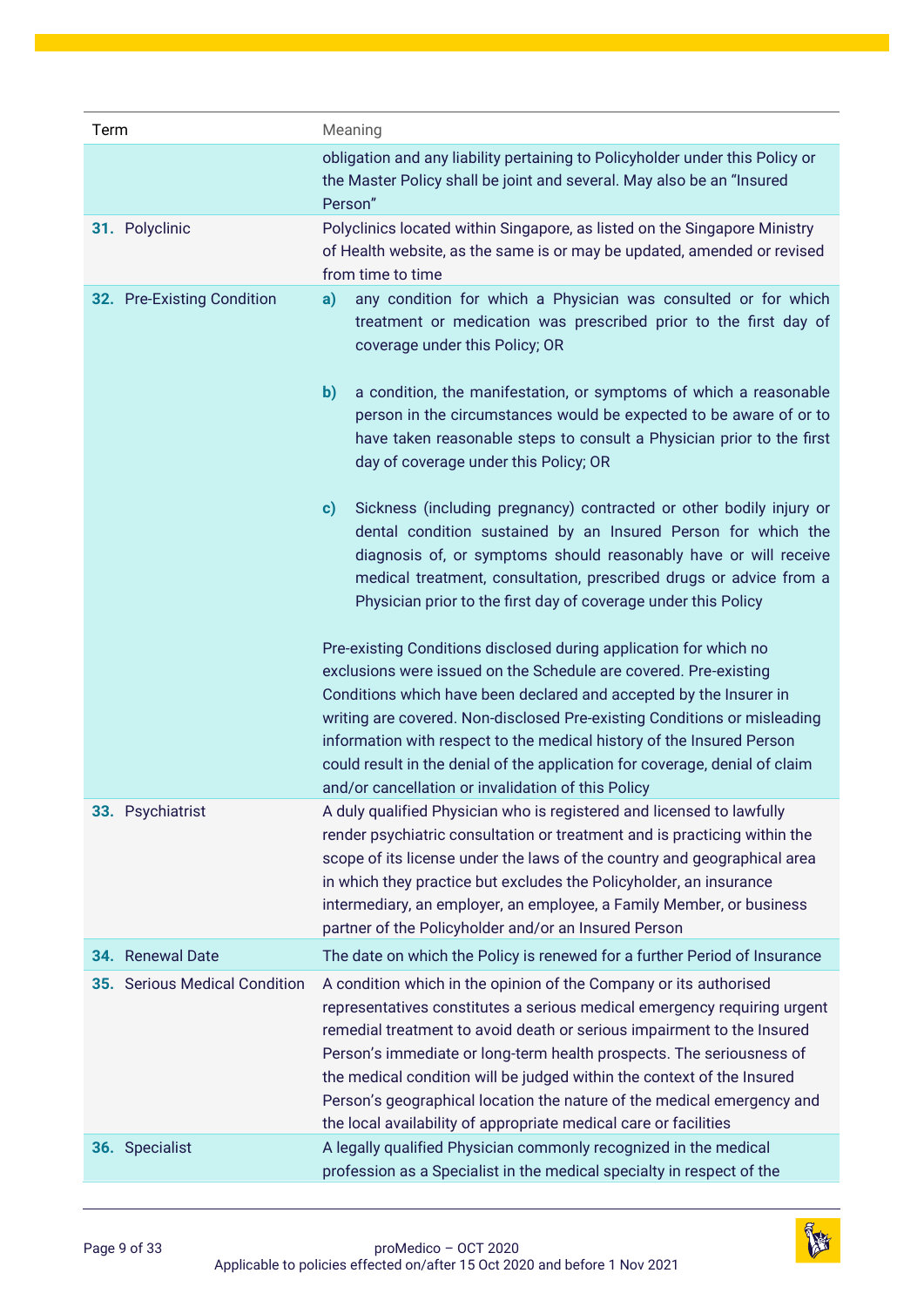| Term |                                                        | Meaning                                                                                                                                                                                                                                                                                                                                                                                                                                                                                                                                                                                                                                                     |
|------|--------------------------------------------------------|-------------------------------------------------------------------------------------------------------------------------------------------------------------------------------------------------------------------------------------------------------------------------------------------------------------------------------------------------------------------------------------------------------------------------------------------------------------------------------------------------------------------------------------------------------------------------------------------------------------------------------------------------------------|
|      |                                                        | Insured Person's medical condition or treatment but excludes the<br>Policyholder, an insurance intermediary, an employer, an employee, a<br>Family Member, or business partner of the Policyholder and/or an Insured<br>Person                                                                                                                                                                                                                                                                                                                                                                                                                              |
|      | 37. Spouse                                             | The Insured Person's lawful husband or wife from Marriage                                                                                                                                                                                                                                                                                                                                                                                                                                                                                                                                                                                                   |
|      | 38. Standard One Bedded<br><b>Private Room</b>         | A basic single occupancy room with adjoining bath or shower room, in a<br>Hospital but excludes any room in a Hospital with amenities upgraded<br>beyond a basic single occupancy room with adjoining bath or shower<br>room                                                                                                                                                                                                                                                                                                                                                                                                                                |
|      | 39. Territorial Scope                                  | Worldwide excluding Insured Person residing in USA for a period of 60<br>days or more.<br>Treatment received in USA during the first sixty (60) days will be<br>subjected to a 20% Co-insurance on the first S\$16,000 of eligible medical<br>expenses incurred.<br>The Policy shall be automatically terminated on day sixty-one (61) when<br>the Insured Person is living or residing in USA for a period in excess of 60<br>days.                                                                                                                                                                                                                        |
|      | 40. The Company, We, Our,<br>Us, Insurer               | Liberty Insurance Pte Ltd                                                                                                                                                                                                                                                                                                                                                                                                                                                                                                                                                                                                                                   |
|      | 41. Traditional Chinese<br><b>Medical Practitioner</b> | A person qualified as a traditional Chinese medicine practitioner (other<br>than an Insured Person or a member of his Immediate Family or his<br>business associates including any business partners, employers or<br>employees) engaged in the practice of traditional Chinese medicine, and<br>who is duly licensed and registered with the relevant statutory traditional<br>Chinese medical practitioners board or council to practice traditional<br>Chinese medicine and who in rendering treatment, is practicing within the<br>scope of his licensing and training in the geographical area of his practice                                         |
|      | 42. Usual Country of<br>Residence                      | The country in which the Insured Person is usually residing as stated in<br>the Policy and which is declared in the proposal form. The Company must<br>be informed in writing of any permanent change in the Insured Person's<br>Usual Country of Residence. A permanent change in the Usual Country of<br>Residence shall be deemed to mean the Insured Person's living or<br>intending to live in another country for a period in excess of ninety (90)<br>days. The Company reserves the right to continue cover on terms and<br>conditions it considers appropriate to the new Country of Residence or to<br>decline to continue cover under the Policy |
|      | 43. Usual, Reasonable and<br><b>Customary Charges</b>  | The standard or most common charges for treatment, supplies or<br>medical services Medically Necessary to treat the Insured Person's Bodily<br>Injury or Sickness, or Serious Medical Condition which does not exceed<br>the usual level of charges for similar treatment, supplies or medical<br>services in the locality where the expenses are incurred and does not<br>include charges that would not have been made if no insurance existed.                                                                                                                                                                                                           |

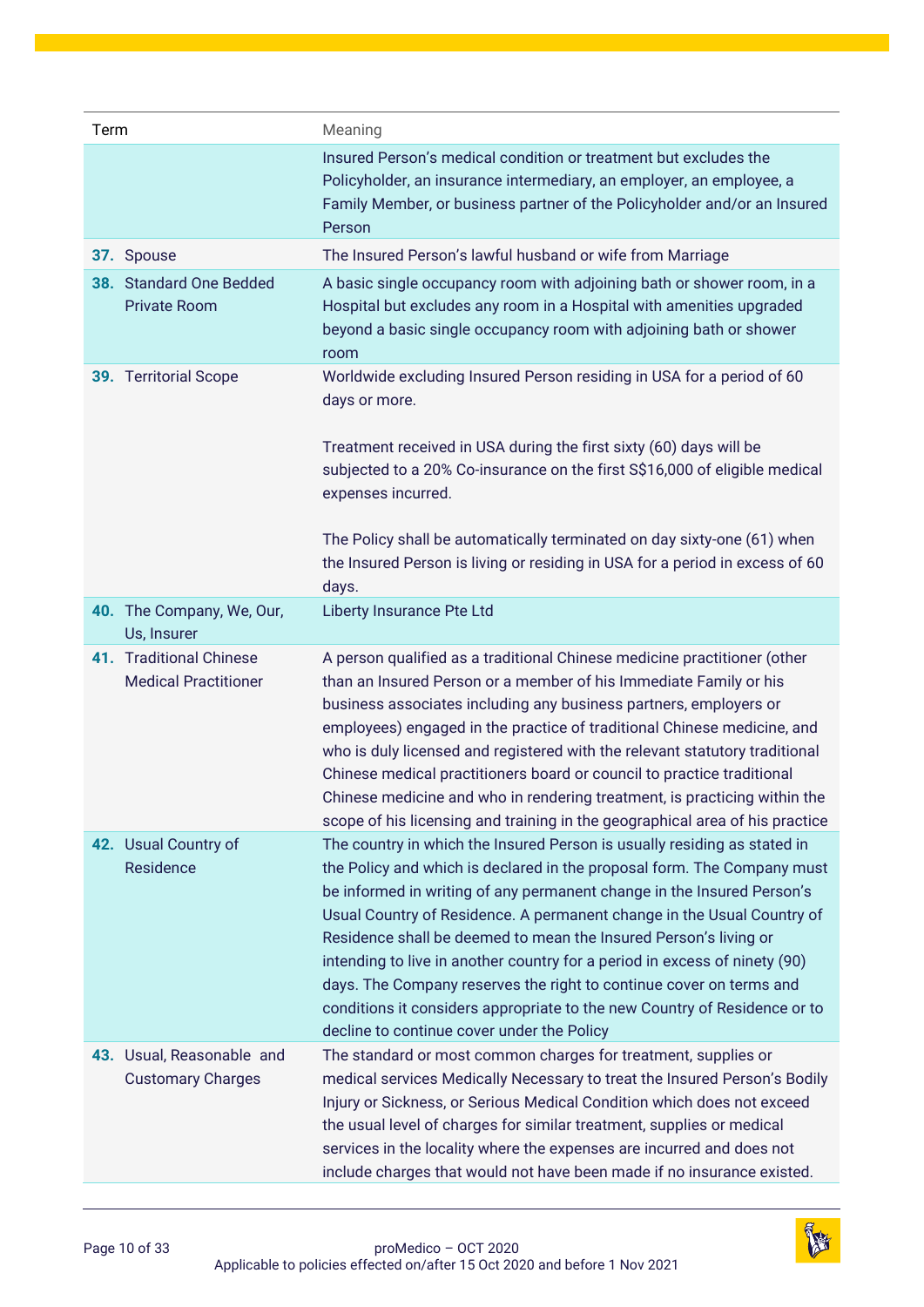| Term               | Meaning                                                                                                                                                                                                                                                                                                                                                                                                                             |
|--------------------|-------------------------------------------------------------------------------------------------------------------------------------------------------------------------------------------------------------------------------------------------------------------------------------------------------------------------------------------------------------------------------------------------------------------------------------|
|                    | No benefit shall be paid for charges which are in excess of the general<br>level of charges being made by other providers of similar standing in the<br>locality where the charges are incurred, when providing like or<br>comparable treatment, services or supplies for like or same Bodily Injury<br>or Sickness or Serious Medical Condition.                                                                                   |
|                    | Reference on charges for medical treatment will be based on the<br>guidelines provided by Singapore Ministry of Health (MOH). In the event<br>that the particular treatment is not stated on the MOH guideline, we<br>reserve the right to base the reference charge or proportionately reduce<br>any claim to reflect the average charge of 3 physicians in the same<br>specialty for the same surgical intervention or treatment. |
|                    | In the event of any differences in opinions between Our Physician and<br>Your Physician, Our Physician's opinion shall prevail.                                                                                                                                                                                                                                                                                                     |
| 44. Waiting Period | The number of consecutive days (if any) during which no Benefit is<br>payable under the Policy                                                                                                                                                                                                                                                                                                                                      |
| 45. You, Your      | The Insured Person named in the Policy Schedule                                                                                                                                                                                                                                                                                                                                                                                     |

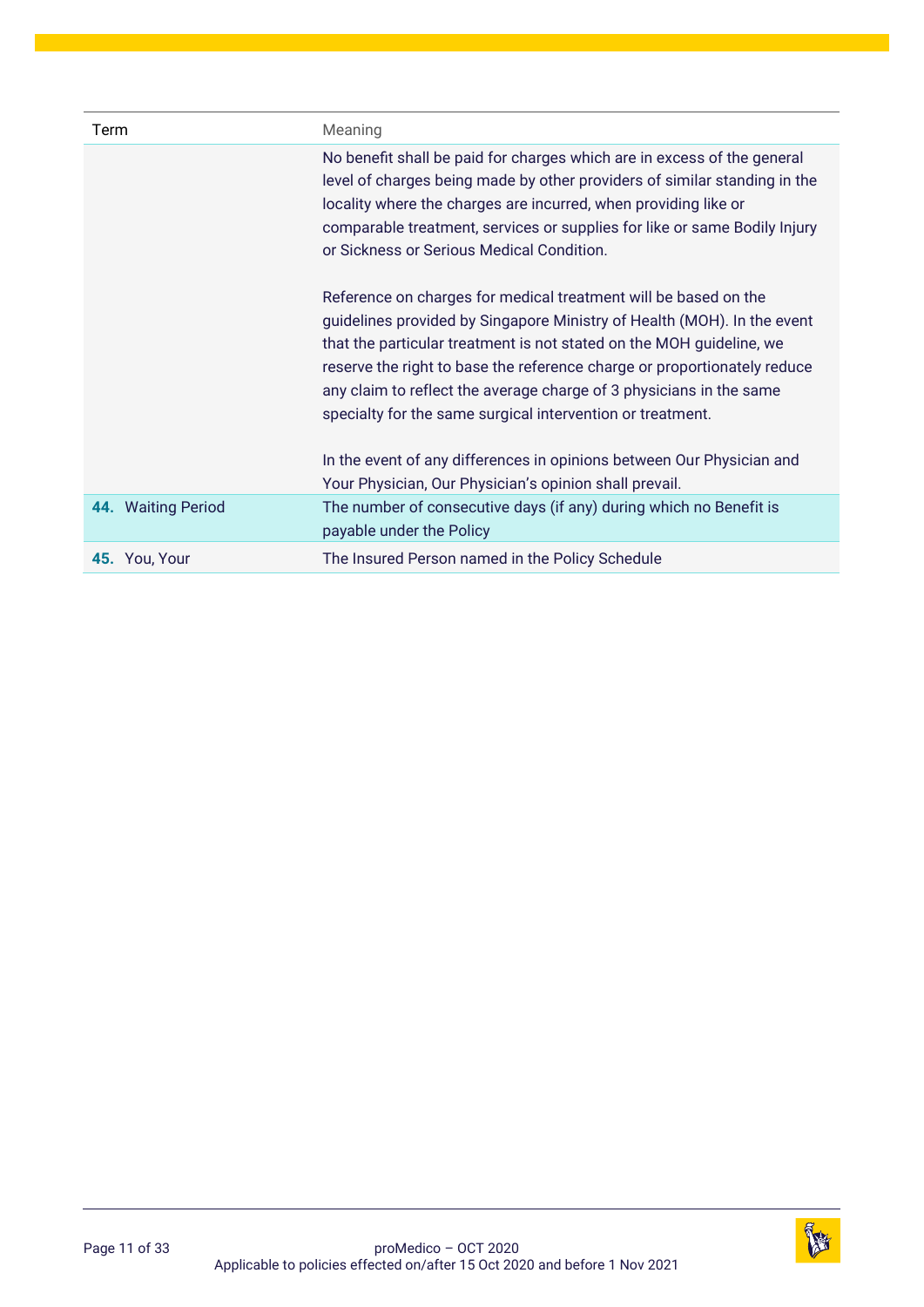# <span id="page-11-0"></span>**1. [Definition of Benefits](#page-1-3)**

#### **Annual Overall Limit**

The total aggregate benefits limit that may be claimed in any one Policy Year by an Insured Person as specified in the Schedule of Benefits.

#### **Hospital Benefits**

**1.** Daily Hospital Room and Board Insurer will reimburse the Usual, Reasonable and Customary Charges for Standard class room accommodation (including meals and general nursing services) incurred per day up to the Benefit limit stated in the Schedule while the Insured Person is admitted as Inpatient in the Hospital.

If the Insured Person's room is upgraded exceeding the coverage level, the Room & Board reimbursement will be paid up to the level covered by the Policy.

In the event that an Insured Person shall be confined as an Inpatient in a high dependency unit (HDU) or coronary care unit (CCU) or such other similar care units or sections in a Hospital, We shall pay under this Benefit.

**2.** Parent's accommodation as companion for child

> Insurer will reimburse the Usual, Reasonable and Customary Charges for parent's accommodation incurred by one (1) parent of an Insured Person under 12 years old, whom is treated for Illness or Injury at a Hospital in excess of three (3) days, and the treating Physician has advised in writing that a parent should remain with the Insured Person.

#### **3.** Intensive Care Unit

Insurer will reimburse the Usual, Reasonable and Customary Charges actually incurred for intensive care unit up to the Benefit limits stated in the Schedule if an Insured Person is admitted as Inpatient in the Hospital.

This Benefit shall be payable when the Insured Person is charged for intensive care unit expenses for Serious Medical Condition, Sickness or Bodily Injury which necessitated an intensive care phase.

#### **4.** Hospital Services

Insurer will reimburse the Usual, Reasonable and Customary Charges for the actual expenses incurred as Hospital services for Medical treatment and services or materials supplied by the Hospital to the Insured Person during a Hospital confinement and provided they are medically necessary, arising out of or related to an Illness or Injury. These include operating theatre charges; anaesthetist fee; oxygen and their administration; drugs, dressings or medicines prescribed by the attending Physician for in hospital use; inpatient diagnostic procedures and laboratory tests, nursing, theatre consumables and other ancillary charges. The costs of non-medically necessary goods or services including items such as telephone, television and newspapers are not covered.

#### **5.** Surgeon's Fee

Insurer will reimburse the Usual, Reasonable and Customary Charges for the actual expenses incurred for Surgery or Day Surgery, charged by a Surgeon, provided that such Surgery or Day Surgery was performed by a Surgeon.

**6.** Day Surgery (includes minor surgical procedure in a clinic) Insurer will reimburse the Usual, Reasonable and Customary Charges actually incurred for a surgery carried out by a Surgeon on an out of-hospital basis. Surgical procedure performed in a clinic is subject to the same interpretation. Day Surgery cover excludes all non-surgical procedures and related treatment.

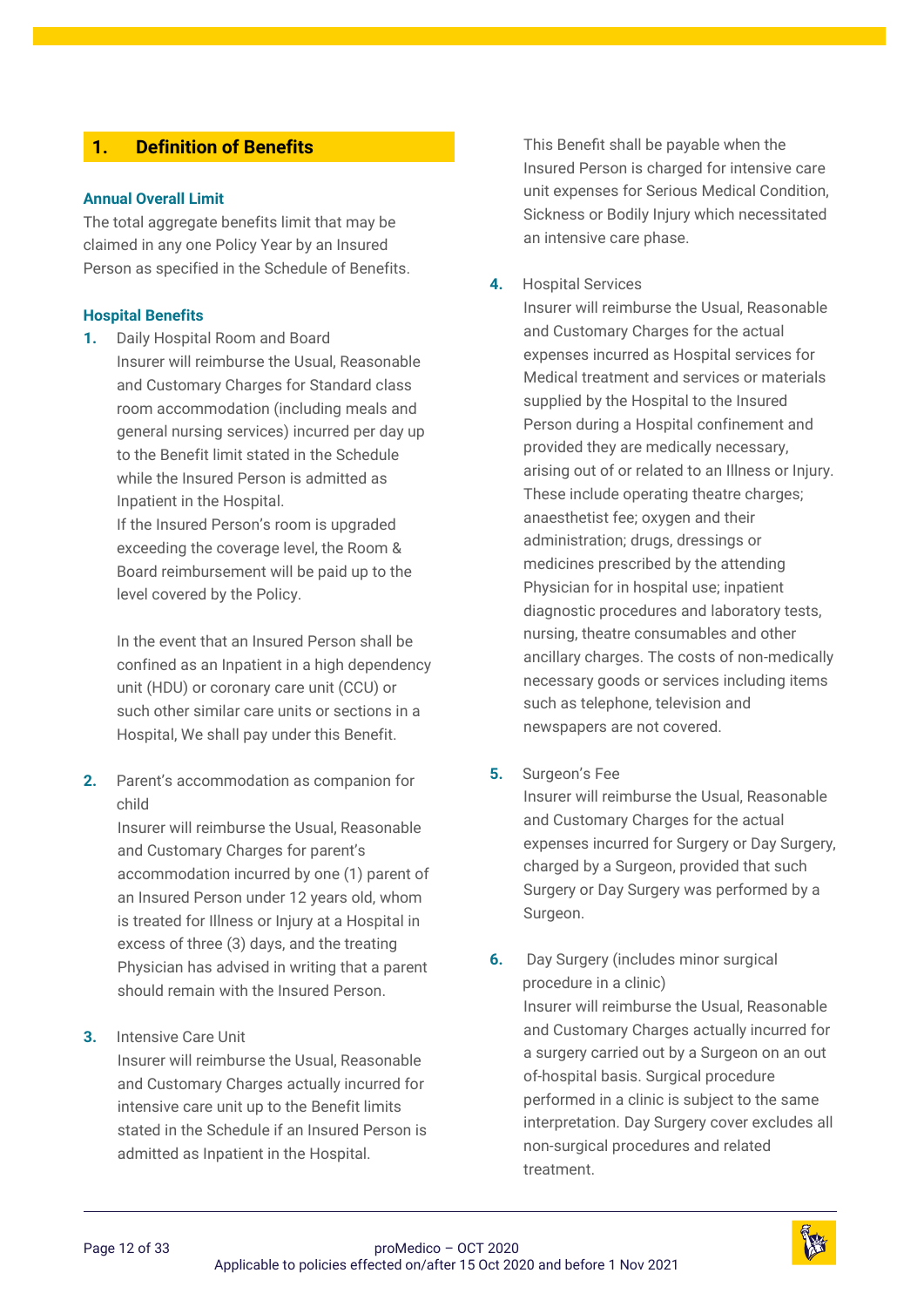- **7.** Daily In-Hospital Physician's Visit Insurer will reimburse the Usual, Reasonable and Customary Charges for the fees charged by the attending Physician for daily bedside visits to the Insured Person after Inpatient treatment and limited to one (1) visit by each Physician per day.
- **8.** Pre-Hospitalisation/Pre-Day Surgery Diagnostic Services Insurer will reimburse the Usual, Reasonable and Customary Charges for X-ray, laboratory examinations or other medically necessary diagnostic procedures which are recommended in writing by a Physician, which are incurred within 90 (ninety) days or 120 (one hundred and twenty) days if so specified in the Schedule immediately prior to Hospitalisation or Day Surgery (includes minor surgical procedure in a clinic) for the treatment of a covered Illness or Injury.
- **9.** Pre-Hospitalisation/Pre-Day Surgery Specialist's Consultation Insurer will reimburse the Usual, Reasonable and Customary Charges for consultation (Including medication) with a General Practitioner, or a Specialist, if recommended in writing by General Practitioner, which are incurred within 90 (ninety) days or 120 (one hundred and twenty) days if so specified in the Schedule immediately prior to Hospitalisation or Day Surgery (includes minor surgical procedure in a clinic) for the treatment of a covered Illness or Injury.
- **10.** Post-Hospitalisation/Post-Day Surgery Treatment

Insurer will reimburse the Usual, Reasonable and Customary Charges for follow-up treatment by the same attending physician within 90 (ninety) days or 120 (one hundred and twenty) days if so, specified in the Schedule immediately following discharged from Hospital or Day Surgery (includes minor surgical procedure in a clinic). Cover is

restricted to follow-up treatments of the specific medical condition for which the Insured Person received Inpatient treatment or Day Surgery (includes minor surgical procedure in a clinic) covered by the Policy. Charges for medicines or drugs prescribed for use beyond 90 (ninety) days or 120 (one hundred and twenty) days if so, specified in the Schedule after discharged from Hospital or Day Surgery will be excluded.

# **11.** Home Nursing

If this benefit is specifically stated and covered under the Schedule of Benefits, Insurer will reimburse the Usual, Reasonable and Customary Charges incurred for the cost of nursing services of a government licensed nurse in the Insured Person's abode when prescribed by a Physician for continued treatment of the specific medical condition for which the Insured Person was hospitalised and only when such services are essential for medical as distinct from domestic reasons. Cover will be limited to a maximum of 26 weeks per Policy Year.

# **12.** Surgical Implants

Insurer will reimburse the Usual, Reasonable and Customary Charges incurred by an Insured Person for any lens, prostheses, braces (excluding braces for teeth), pacemakers, artificial cardiac valve, artificial limbs or similar orthopaedic appliances and implants, provided that they are surgically implanted, and certified to be Medically Necessary and not implanted for cosmetic reasons up to the benefit limits stated in the Schedule. Dental implants are not covered.

For the appliances of stents for percutaneous transluminal coronary angioplasty and intraocular lens for cataract surgery, such cost of appliances will be paid under Hospital Services.

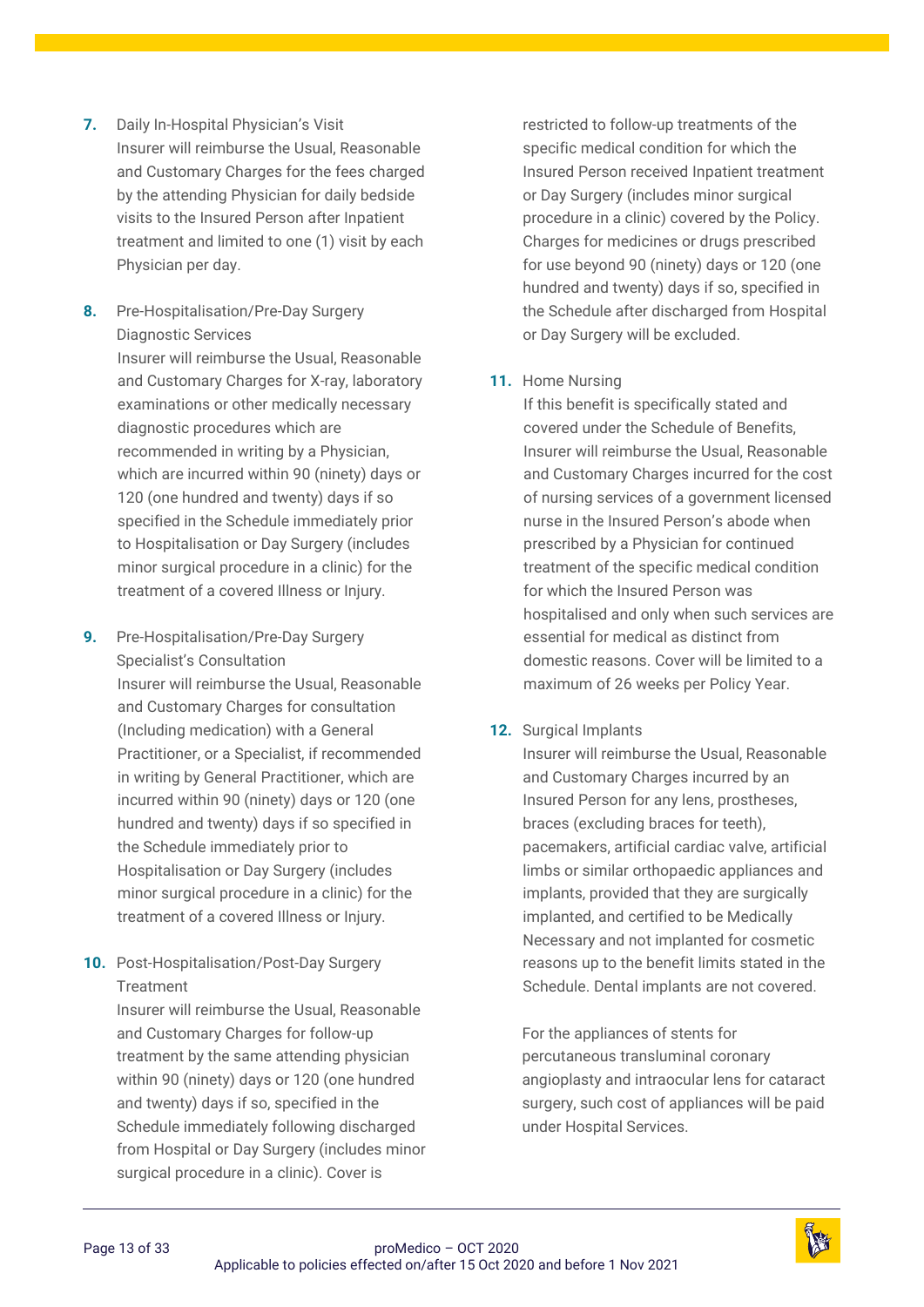#### **13.** Cancer Treatments

Insurer will reimburse the Usual, Reasonable and Customary Charges actually incurred for cancer treatments up to the Benefit limit stated in the Schedule if an Insured Person has undergone the following:

- **a)** chemotherapy
- **b)** radiotherapy
- **c)** target therapy
- **d)** gamma knife
- **e)** cyberknife
- **f)** immunotherapy
- **g)** hormonal therapy
- **h)** proton therapy

for cancer treatment in a Physician's office or as a Day-patient or In-patient in the Hospital for the above treatments subject always to the benefit overall limit as stated in the Schedule.

This Benefit shall cover any expenses for related supportive treatment, such as antiemetic and haematopoietic agents and target therapy treatment monitoring procedures such as Computerised Tomography Scans (CT Scan), Positron Emission Tomography (PET) and blood tests if performed on an Day-patient or Inpatient basis subject always to the benefit overall annual limit as stated in the Schedule.

**14.** Kidney Dialysis

Insurer will reimburse the Usual, Reasonable and Customary Charges actually incurred if an Insured Person has undergone regular haemodialysis or peritoneal dialysis as a result of chronic and irreversible kidney failure in a Physician's office or as In-patient

in the Hospital for such treatment as recommended by a Specialist. In no event shall the reimbursement exceed the benefit overall annual limit as stated in the Schedule. We do not cover the costs for the acquisition of any device, apparatus, appliance, machine and equipment for Kidney Dialysis. Without prejudice to the foregoing, We do not cover the costs of acquisition of a cycler device or such similar equipment for peritoneal dialysis.

**15.** Miscarriage (due to accident only) Insurer will reimburse the Usual, Reasonable and Customary Charges incurred for necessary Emergency Treatment by a Physician for miscarriage suffered by an Insured Person as a result of an Accident. This Benefit shall be payable for each occurrence of a miscarriage suffered by an Insured Person as a result of an Accident in each Period of Insurance, up to the limit as shown on the Schedule.

In the event that an Insured Person shall suffer from an ectopic pregnancy and miscarriage as a result of an Accident, We shall pay under this benefit for the miscarriage only, the ectopic pregnancy shall not be payable under this benefit.

**16.** Rehabilitation Benefit

If while this Benefit is in force and recommended by a Physician in writing as Medically Necessary, Insurer will reimburse the Usual, Reasonable and Customary Charges actually incurred up to 90 days after discharge from the Hospital for a covered Sickness or Bodily Injury, if an Insured Person requires rehabilitation to restore normal form/near to normal form or function to the body. In addition to room and board and general nursing fees, the following additional costs incurred while admitted to a rehabilitation centre will be covered under this benefit:

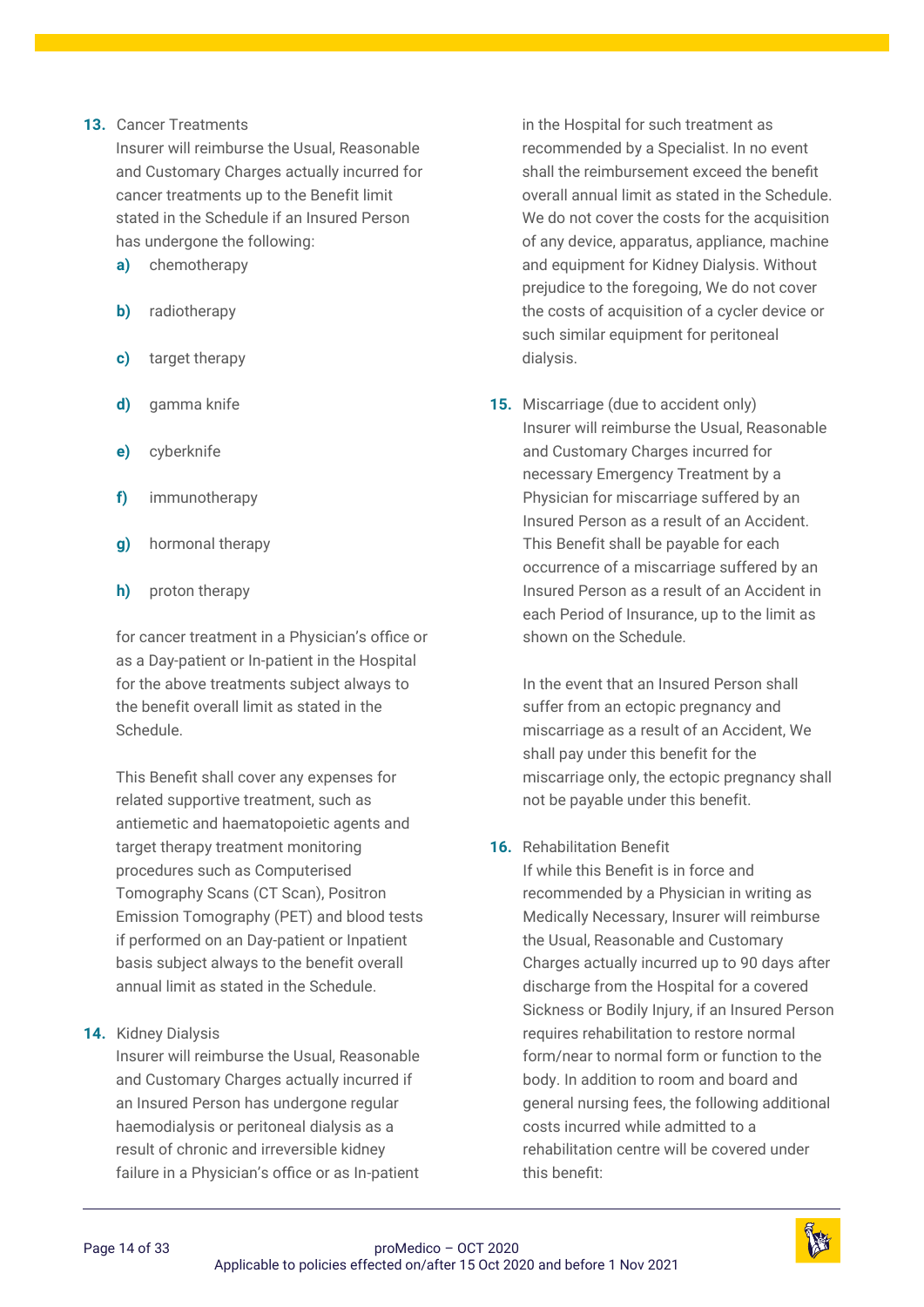- **a)** occupational therapy fees
- **b)** special treatment room fees
- **c)** speech therapy fees

In no event shall the reimbursement exceed the benefit overall limit as stated in the Schedule.

Rehabilitation centre refers to a facility specifically licensed to care for people who have suffered neurological, musculoskeletal, orthopaedic and other Serious Medical Conditions and are not yet able to care for themselves at home. It must be:

- **a)** a unit within a Hospital or a separate facility having accommodation for bed patients
- **b)** organised to provide an intensive rehabilitation program to inpatients; and
- **c)** under supervision of a Physician; and
- **d)** staffed with full-time by nurses working under the supervision of a duly registered and licensed nurse

Rehabilitation treatment must be certified by a Physician as Medically Necessary. The factors to be considered in making such certification must include, but are not necessarily limited to,

- **a)** The type and severity of the illness or injury, and the Insured Person's overall state of health and prior treatment history
- **b)** The amount of therapy expected to be performed every day
- **c)** The risk of deterioration or non-recovery of function if therapy is not completed; and

**d)** The extent to which the Insured Person will be able to perform activities of daily living during the rehabilitation period

We reserve the right to require reauthorisation of any rehabilitation centre services at any time upon notice to the Insured Person.

- **17.** Local Ambulance Services Insurer will reimburse the Usual, Reasonable and Customary Charges actually incurred for the Medically Necessary or Emergency road ambulance transportation services to and from a local Hospital up to the limits as stated in the Schedule.
- **18.** Taxi-Fare Travelling to and from Hospital within Singapore Insurer will reimburse the Usual, Reasonable and Customary Charges actually incurred for the taxi fare incurred by the Insured Person for the purpose of travelling to and from Hospital within Singapore only upon a Hospital admission or arising from a Day Surgery procedure.
- **19.** Mobility Aids and Medical Appliances Insurer will reimburse the Usual, Reasonable and Customary Charges for the following items and their accessories if prescribed by a Physician for a disability:
	- **a)** crutches, canes, walkers, manual wheelchairs
	- **b)** medical appliances include cranial helmets, nebulizers, oxygen pumps and masks, hearing aids, corrective splints, insulin pumps, infusion pumps, glucose monitors and lancets, orthotic/ orthopaedic braces and supports, trachea-esophageal voice prosthesis, arch support, and consumable diabetes or ostomy supplies. All these should be necessary to assist the Insured Person following discharged from the Hospital

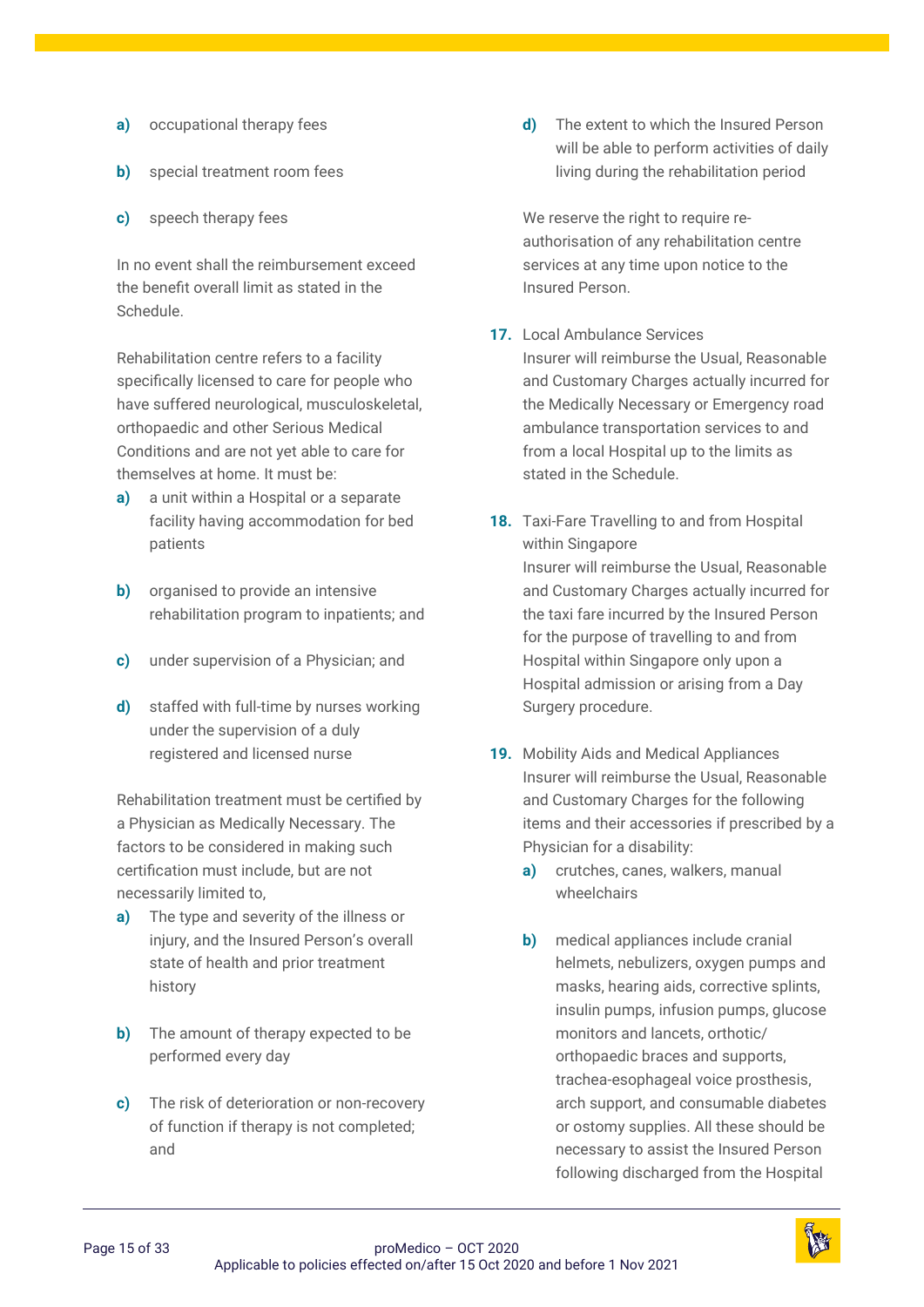up to the limit as stated in the Schedule

- **20.** Inpatient Psychiatric Treatment If while this Benefit is in force and recommended by a Physician in writing, Insurer will reimburse the Usual, Reasonable and Customary Charges actually incurred if an Insured Person is admitted as registered Inpatient and has undergone the psychiatric treatment by a Psychiatrist in the Hospital. In no event shall the reimbursement exceed the benefit limit as stated in the Schedule. Pre-Hospitalisation treatment which is given before and Post-Hospitalisation treatment which is given after Inpatient psychiatric treatment are excluded under this benefit.
- **21.** Organ Transplantation

If the Insured Person, is a recipient of an organ or bone marrow for a covered organ transplant, Insurer will reimburse the Usual, Reasonable and Customary Charges actually incurred in respect of the following organ transplant operations only:

- **a)** kidney
- **b)** heart
- **c)** liver
- **d)** lung
- **e)** pancreas; and/or
- **f)** bone marrow

The cost of transplantation incurred by the donor will be payable up to 20% of the transplantation cost and is subject to 2 (two) years waiting period.

The covered donor's medical cost will be reduced by the amount which is payable to the donor in relation to those costs under any other insurance policy or from any other source.

For avoidance of doubt, all costs relating to the acquisition of the organ or bone marrow are not covered under this benefit if it is chargeable to the Insured Person.

#### **Outpatient Treatments**

**1.** Emergency Outpatient Accidental Treatments Insurer will reimburse the Usual, Reasonable and Customary Charges actually incurred for services and medical supplies provided by the Hospital or clinic or Chinese Physician for emergency treatment of an Injury as a result of an Accident and received as an outpatient within 24 hours after the Accident. Eligible expenses incurred thereafter for follow-up treatment of the specific medical conditions by the same Physician or Chinese Physician will be reimbursed up to 30 days from the date of Accident, including charges for medication prescribed in writing for that same treatment or consultation.

Provided that: where treatment is received by Chinese Physician, the total aggregate liability under this Section shall not exceed S\$300 per event/occurrence in any Period of Insurance.

**2.** Emergency Outpatient Dental Treatment following accident

Insurer will reimburse the Usual, Reasonable and Customary Charges actually incurred for medically necessary dental emergency treatment by a Dentist to restore or replace sound natural teeth lost or damage as the result of an Accident within 24 hours after the Accident. Eligible expenses incurred thereafter for follow-up treatment of the specific condition will be reimbursed up to 30 days from the date of Accident, including charges for medication prescribed in writing by the attending Dentist.

**3.** Outpatient Alternative Treatments Subject to the availability of this Benefit, Insurer will reimburse the Usual, Reasonable and Customary Charges incurred by an

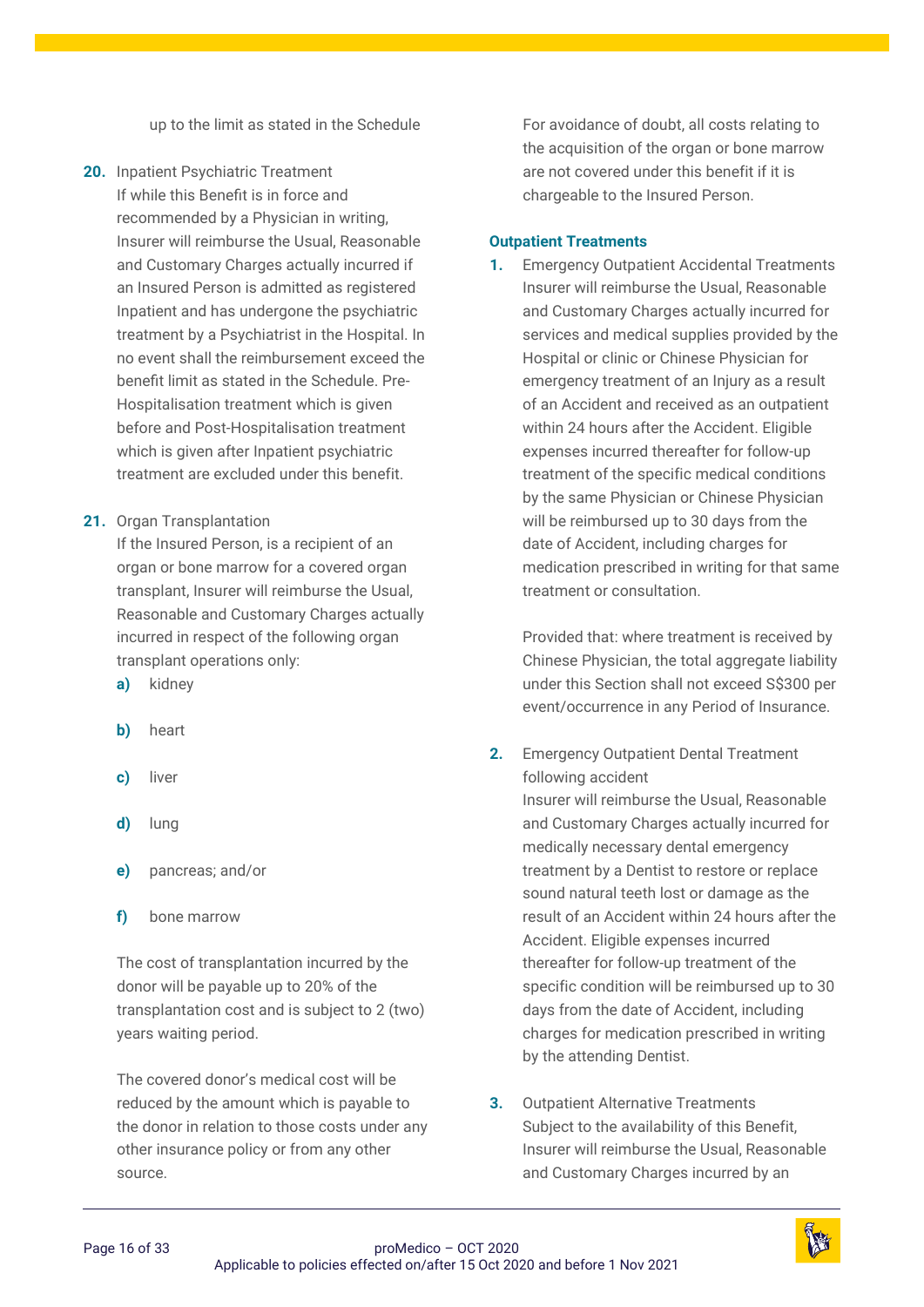Insured Person for consultation and treatment provided and prescribed by a qualified Alternative Practitioner (registered chiropractor, podiatrist, dietitian, nutritionist, naturopath, physiotherapist, acupuncturist, homeopath, osteopath and traditional Chinese medicine practitioner).

Insurer will also pay for vitamins, supplements, and Chinese traditional medicine when such are prescribed by the Alternative practitioner or Physician within this benefit and up to the limits stated in the Schedule. You should obtain a non-contraindication for the use of alternative treatment from their treating physician as Insurer will not pay for any complications arising from such alternative treatment in excess of the limit shown for this Benefit. In no event shall the reimbursement exceed the benefit limit stated in the Schedule.

#### **Other Benefits**

**1.** Daily Hospital Cash Allowance If an Insured Person is admitted in a Singapore Government/Restructured Hospital ward which is lower than the room and board entitlement as stated in the Schedule of Benefits, and provided this Hospitalisation claim is payable under this Policy, We will pay You a daily hospital cash benefit up to the sub-limits stated in the Schedule of Benefits and for a maximum of thirty (30) days per disability. However, no benefit will be payable if the Hospital admission is for a Day Surgery.

**2.** Medical Report Fees Insurer will reimburse the Usual, Reasonable and Customary Charges actually incurred by an Insured Person for any medical reports requested by Us in respect to an Illness or Injury suffered or sustained by the Insured Person in relation to a claim submitted to Us under this Policy.

**3.** Dread Disease Recuperation Benefit (Coronary Artery By-Pass, Heart Attack, Cancer, Stroke) This benefit applies to an Insured Person who

contracts Cancer or sustains a Heart Attack or a Stroke or undergoes Coronary Artery Bypass surgery.

This benefit is not payable in respect of Cancer, Coronary Artery By-pass Surgery or Heart Attack which takes place within ninety (90) days of the date on which an Insured Person is first covered under this Policy.

**a)** Coronary Artery By-Pass Surgery The actual undergoing of open-chest surgery to correct the narrowing or blockage of one or more coronary arteries with by-pass grafts. This diagnosis must be supported by angiographic evidence of significant coronary artery obstruction and the procedure must be considered medically necessary by a consultant cardiologist. Angioplasty and all other intra-arterial, catheter-based techniques, "keyhole" or laser procedures are excluded.

# **b)** Heart Attack

Death of a portion of the heart muscle arising from inadequate blood supply to the relevant area. This diagnosis must be supported by three or more of the following criteria which are consistent with a new heart attack:

- **i)** History of typical chest pain
- **ii)** New electrocardiogram (ECG) changes proving infarction
- **iii)** Diagnostic elevation of cardiac enzyme CK-MB
- **iv)** Diagnosis elevation of Troponin (T or 1)

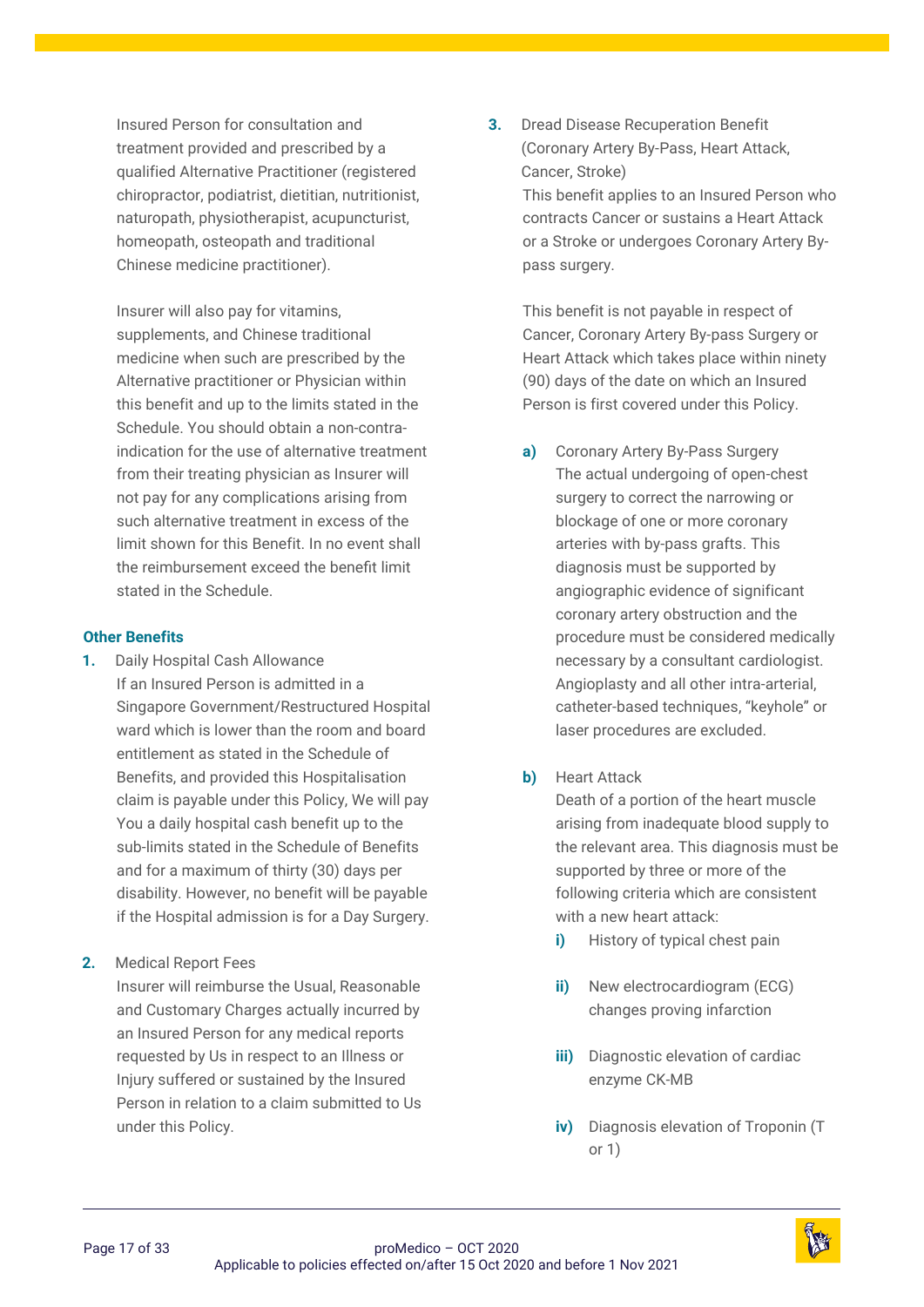**v)** Left ventricular ejection fraction less than 50% measured 3 months or more after the event

#### **c)** Cancer

A malignant tumour characterised by the uncontrolled growth and spread of malignant cells with invasion and destruction of normal tissues. This diagnosis must be supported by histological evidence of malignancy and confirmed by an oncologist or pathologist.

The following are excluded:

- **i)** Tumours showing the malignant changes of carcinoma-in-situ and tumours which are histologically described as premalignant or noninvasive, including, but not limited to: Carcinoma in-Situ of the Breasts, Cervical Dysplasia CIN-1, CIN-2 and CIN-3
- **ii)** Hyperkeratosis, basal cell and squamous skin cancers, and melanomas of less than 1.5mm Breslow thickness, or less than Clark Level 3, unless there is evidence of metastases
- **iii)** Prostate cancers histologically described as TNM Classification T1a or T1b or Prostate cancers of another equivalent or lesser classification, T1N0M0 Papillary micro-carcinoma of the Thyroid less than 1cm in diameter, Papillary micro- carcinoma of the Bladder, and
- **iv)** All tumours in the presence of HIV infection

#### **d)** Stroke

A cerebrovascular incident including infarction of brain tissue, cerebral and subarachnoid haemorrhage, cerebral embolism and cerebral thrombosis. This diagnosis must be supported by all of the following conditions:

- **i)** Evidence of permanent neurological damage confirmed by a neurologist at least 6 weeks after the event; and
- **ii)** Findings on Magnetic Resonance Imaging Computerised Tomography, or other reliable imaging techniques consistent with the diagnosis or a new stroke

The following are excluded:

- **i)** Transient Ischemic Attacks
- **ii)** Brain damage due to an Accident or Injury, infection, vasculitis and inflammatory disease
- **iii)** Vascular disease affecting the eye or optic nerve; and
- **iv)** Ischemic disorders of the vestibular system

# **4.** Special Grant

If while this Benefit is in force, the Insurer will pay the benefit amount stated in the Schedule in the event that Insured Person dies from:

- **a)** A covered Injury
- **b)** A covered Illness as a registered Inpatient during the treatment for such Illness at the Hospital or within 90 (ninety) days after discharge from the Hospital, in the Insured Person's Usual Country of Residence
- **5.** Congenital Conditions If while this Benefit is in force and recommended by a Physician as Medically

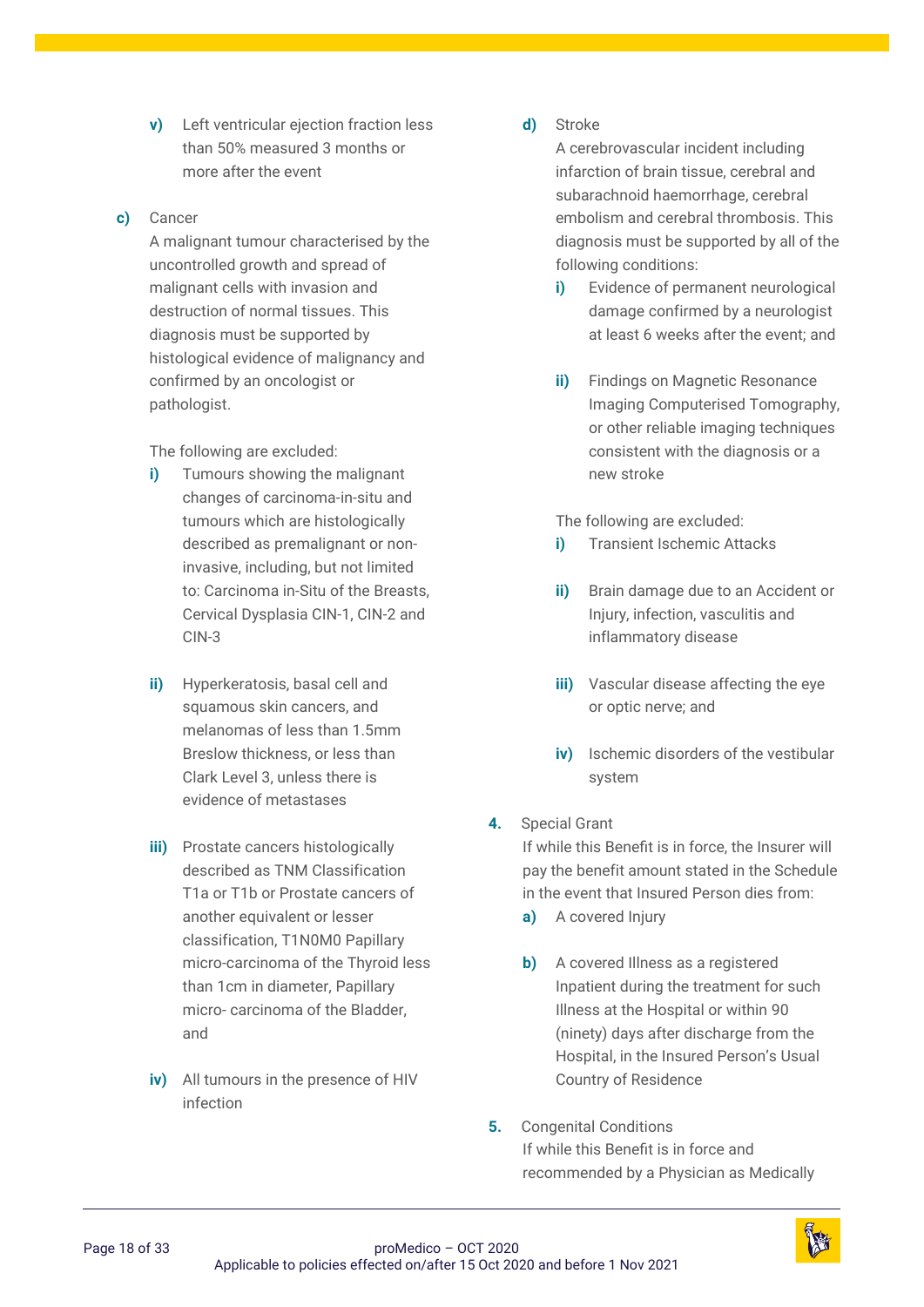Necessary, the Insurer will reimburse the Usual, Reasonable and Customary Charges actually incurred for treatments of Congenital Conditions that did not manifest or was not diagnosed before the Insured Person attained the Age of eight (8). In no event shall the reimbursement exceed the lifetime benefit limit stated in the Schedule.

**6.** Permanent Total Disability

The Permanent Total Disability of an Insured Person, as a consequence of bodily Injury arising from Accident or Illness which prevents the performance and exercises of the usual profession or occupation, or any occupation which by education and training the Insured Person may be qualified to perform and can reasonably be expected to do so.

Subject to the availability of this Benefit, Cover for the Permanent Total Disability benefit will take effect when shown in the Policy.

- **a)** Insured Person An employee or a self-employed person who has completed or whose name is included on the proposal form and for whom commencement of cover has been confirmed by Us. All Dependents and housewives are excluded from cover under the benefit.
- **b)** Manual Worker

An Insured Person whose occupation involves him/her in work of a manual or physical nature, sometimes known as blue collar worker.

# **7.** Overseas Emergency Services In addition to all applicable Exclusions under this Policy, We may determine, review and revise at our absolute discretion the scope, terms and conditions and/or provider of these Overseas Emergency Services from time to time and shall not be liable for any loss,

damage, liability or claims arising from or in connection with acts or omission of any thirdparty service providers, including without limitation those providing worldwide emergency assistance and all other services available to You or the Insured Persons under this Policy.

If the Insured Person becomes entitled to a refund or reimbursement of all or part of such Overseas Emergency Services from any other source, We will only be liable for the additional amount not recoverable from such other source or insurance.

The Plan's 24-hour Assist Hotline number provided should be contacted to obtain advance approval for any Emergency evacuation or repatriation and to make the necessary transportation arrangements. Failure to do so may invalidate a claim for such costs.

**a)** Emergency Medical Evacuation/ Repatriation

If during the Policy Year, whilst the Insured Person is outside Country of Residence and sustains Bodily Injury or suffers from Serious Medical Condition arising out of and in the course of his/her journey, provided that such journey is not undertaken against the advice of a Physician, which directly causes or results in the necessity for Emergency medical evacuation and/or repatriation services, Our appointed services provider or its authorised representative, will on Our behalf, arrange for:

- **i)** the Emergency transfer of the Insured Person to one of the nearest Hospitals
- **ii)** en-route Emergency medical care; and

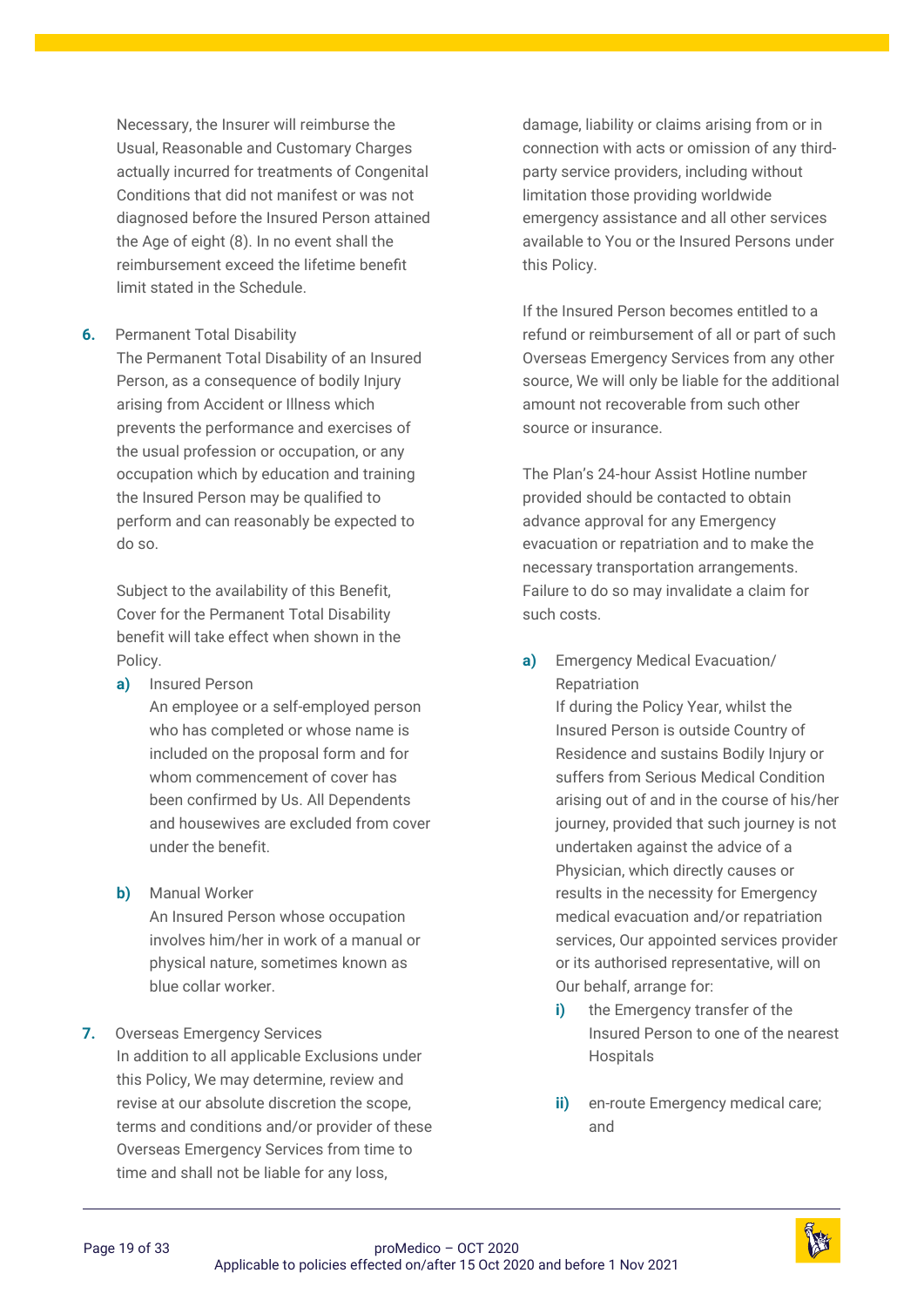- **iii)** if required for Medically Necessary treatments and care, the medically supervised Emergency evacuation of the Insured Person by any appropriate means (including but not limited to air ambulance, scheduled commercial flight, and/or road ambulance) to a Hospital more properly equipped for the particular Serious Medical Condition; or
- **iv)** following the stabilisation of an Insured Person's condition, if it is determined Medically Necessary, repatriate the Insured Person back to the Country of Residence or Home Country for further and continued care and proper treatment.

Our appointed services provider retains the absolute right to decide if the Insured Person's medical condition is sufficiently serious to warrant Emergency medical evacuation or repatriation and the place to which the Insured Person shall be evacuated and the means or method by which such evacuation or repatriation will be carried out having regard to all the facts and circumstances of which Our appointed Emergency services provider is aware at the relevant time and in consultation with its designated Physician and the local attending Physician.

The Policy shall pay for the Usual, Reasonable and Customary Charges necessarily and unavoidably incurred in the above Emergency evacuation and repatriation services so arranged by Our appointed service provider.

This Benefit is not available to any maternity-related incidents unless the Accident or Serious Medical Condition

sustained by the Insured Person directly caused the maternity-related Emergency, and the Insured Person is insured with the optional Maternity Care Benefit in the Policy and in no circumstances where the pregnancy has entered or entering the third trimester at the Commencement Date of the Policy, Date of Entry, or at the start of any Overseas journey.

**b)** Repatriation of Mortal Remains

Insurer will reimburse the Usual, Reasonable and Customary Charges actually incurred up to the Benefit limits stated in the Schedule (if any), if during the Policy Year, in the event of an Insured Person's death while Overseas, Our appointed services provider will arrange for:

- **i)** repatriation of the mortal remains of the Insured Person to the airport of the Insured Person's Country of Residence or Home Country; or
- **ii)** assist Insured Person's Family Members in local burial arrangements in the Overseas country
- **c)** Compassionate Visit If the Insured Person is travelling alone Overseas and is hospitalised outside his/her Country of Residence for seven (7) consecutive days, and the appointed service provider's designated Physician along with the local attending Physician determines that it is Medically Necessary for the Insured Person to be accompanied by a Family Member or a friend, the appointed service provider will arrange and pay for a round trip economy class air ticket and/or a reasonable transportation mean for the Family Member or friend designated by the

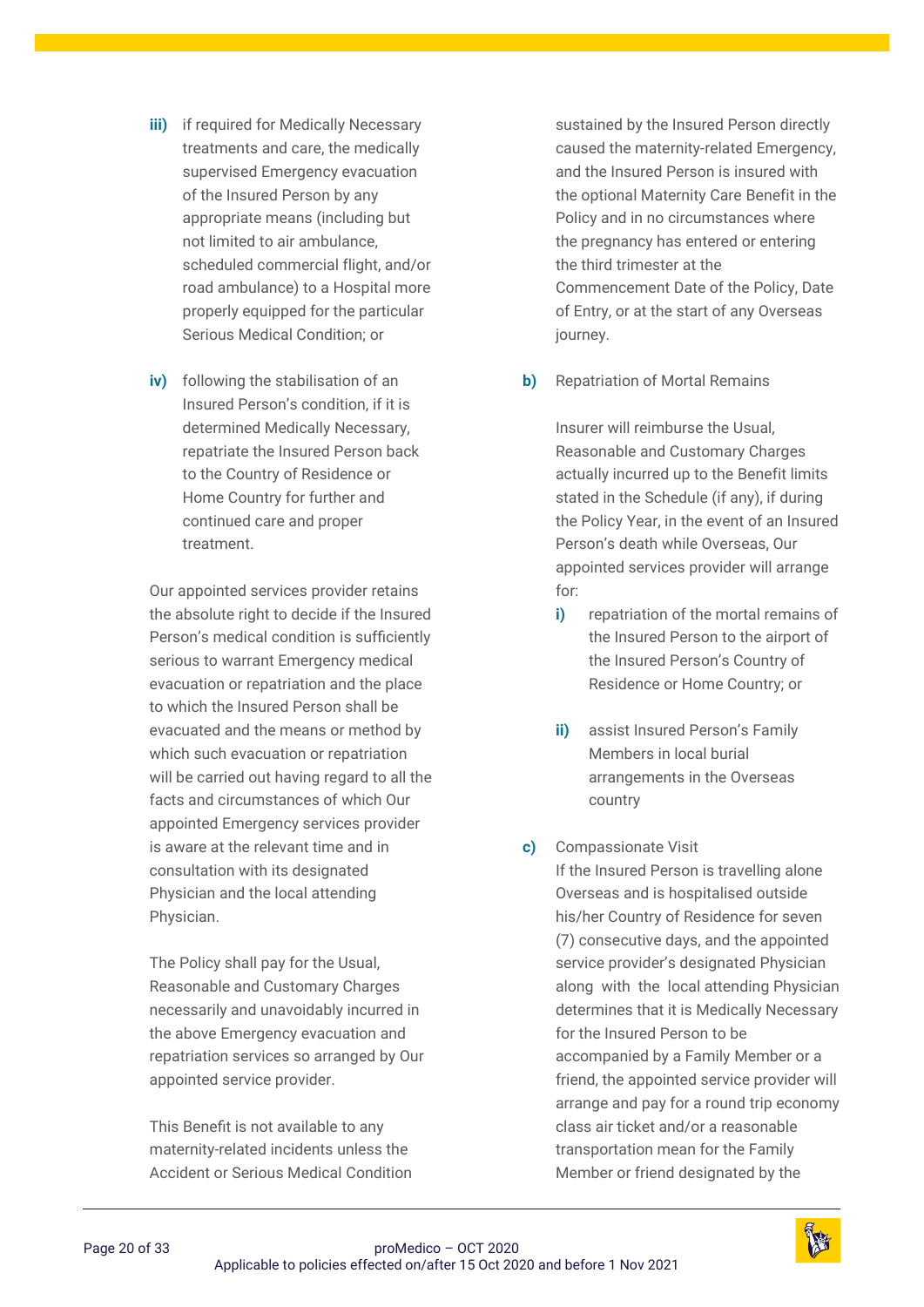Insured Person who will be visiting the Insured Person from his/her home to the place where the Insured Person is being hospitalised.

**d)** Return of Dependent Child(ren) If the Insured Person is hospitalised outside his/her Country of Residence while travelling Overseas with his/her Dependent Child(ren), whom is/are left unattended due to the Insured Person's Hospitalisation, the appointed service provider will arrange for a single trip economy class transportation and/or a reasonable transportation mean for the Dependent Child(ren) to be transported back to their Country of Residence with an appropriate escort, when necessary.

#### **Rider–Outpatient Services**

If this benefit is specifically stated and covered in the Schedule, we will pay for the Medically Necessary treatments, medications, consultation, tests, examinations, check-ups provided or prescribed to the Insured Person who is not a registered in-patient in a Hospital or in any other facility for medical care, unless stated otherwise and subject always to any applicable Waiting Periods.

**1.** Outpatient Panel General Practitioner (GP) Services

> Insurer will reimburse the Usual, Reasonable and Customary Charges actually incurred if an Insured Person has undergone treatment ordered, prescribed or performed by a Physician who is licensed as a General Practitioner and located on Insurer's Appointed Panel or a Singapore Polyclinic, including consultation fee and medication fee.

This Benefit shall be subject to presenting the medical card to the Clinic on Our Appointed Panel, failing which the reimbursement amount for the charges incurred will be

considered under Non-Panel Outpatient General Practitioner treatment, up to the limit and maximum number of payable visit as stated in the Schedule.

- **2.** Outpatient Non-Panel General Practitioner (GP) Services Insurer will reimburse the Usual, Reasonable and Customary Charges actually incurred if an Insured Person has undergone treatment ordered, prescribed or performed by a Physician who is licensed as a General Practitioner not on Insurer's Appointed Panel, including consultation fee and medication fee, up to the limit stated in the Schedule.
- **3.** Outpatient Laboratory and X-Ray Services Insurer will reimburse the Usual, Reasonable and Customary Charges actually incurred for diagnostic services limited to X-Rays and laboratory tests referred by panel General Practitioner or Singapore Polyclinics for diagnostic purpose only up to the limit as stated in the Schedule. Dental X-rays are excluded under the Policy.
- **4.** Treatment in Accident and Emergency (A&E) **Department** Insurer will reimburse the Usual, Reasonable and Customary Charges actually incurred for treatment in Accident & Emergency (A&E) Department in a Hospital in Singapore Restructured Hospitals only and up to the limit as stated in the Schedule.
- **5.** Treatment by Traditional Chinese Medicines Insurer will reimburse the Usual, Reasonable and Customary Charges actually incurred for treatment by Chinese Physician including consultation fee and Chinese Herbal Medication fee, such treatment is limited to panel services only and up to the limit as stated in the Schedule.
- **6.** Overseas outpatient cover is applicable only for the first 90 (ninety) days of Insured

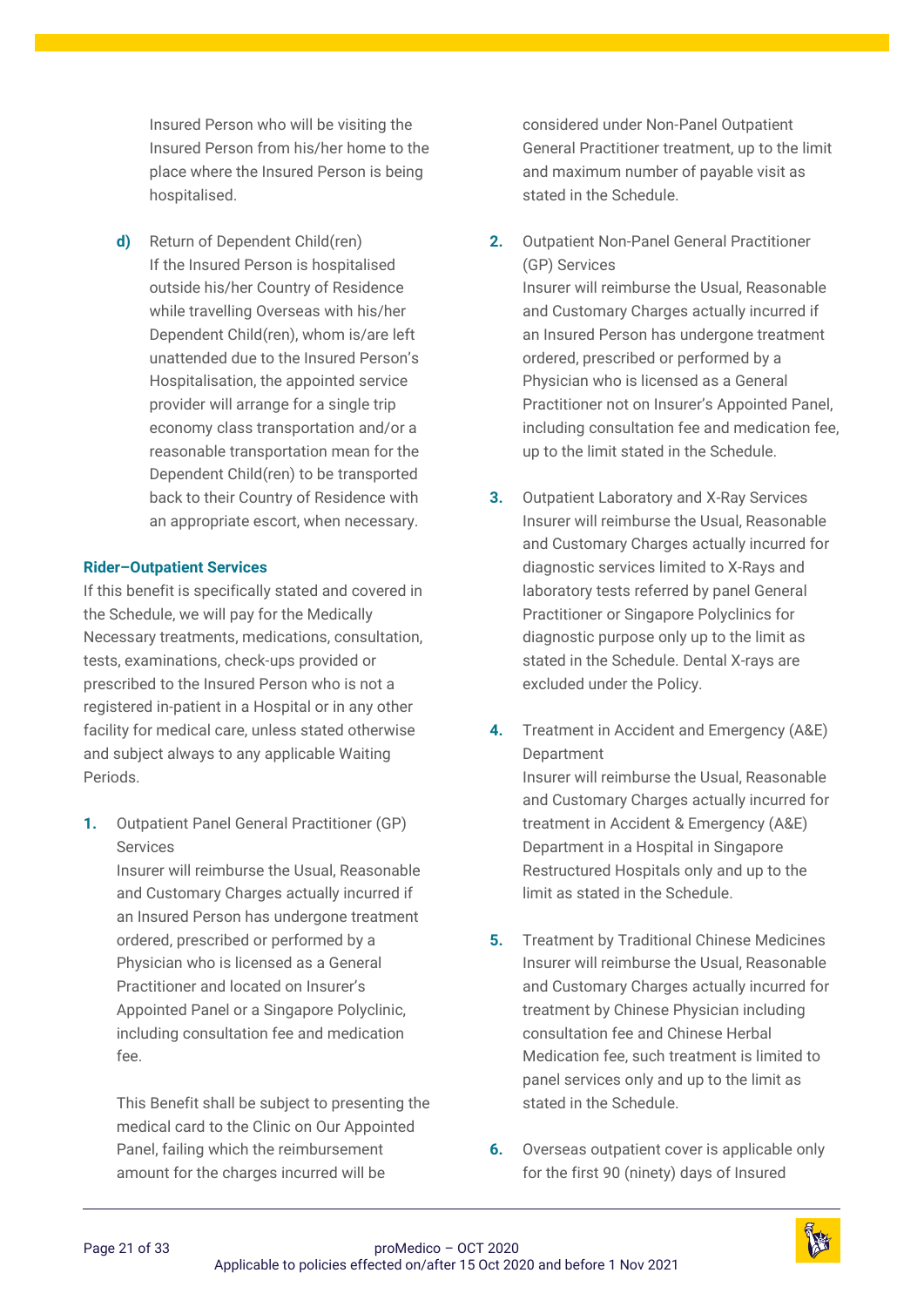Person's travelling overseas up to the limit as stated in the Schedule.

- **7.** Outpatient Specialist Services (SP) Insurer will reimburse the Usual, Reasonable and Customary Charges actually incurred if an Insured Person has undergone outpatient treatment by a Specialist (excluding Paediatrician) to whom the Insured Person has been referred to by the General Practitioner in writing. This benefit includes consultation fee and medication fee for such treatment. In no event shall the reimbursement exceed the limit as stated in the Schedule.
- **8.** Outpatient Diagnostic Scan, X-Ray and Laboratory Test

Insurer will reimburse the Usual, Reasonable and Customary Charges actually incurred for outpatient Diagnostic Scans include and are limited to laboratory testing, X-Ray, Ultrasound, Mammogram, MRI, CT Scan, PET Scan, recommended by a Physician/Specialist in writing for diagnostic purposes to treat medical conditions other than routine checkup. Dental X-rays are excluded under the Policy.

**9.** Paediatrician Consultation Insurer will reimburse the Usual, Reasonable and Customary Charges actually incurred for outpatient treatment by a Paediatrician at any Clinic where such treatment is recommended by the General Practitioner in writing, up to the limit as stated in the Schedule.

Referral letter from General Practitioner shall be waived for treatment render to Children up to 36 months old.

**10.** Physiotherapy & Chiropractic Treatment If while this Benefit is in force and recommended by a treating Physician for Medically Necessary reasons, the Insurer will reimburse the Usual, Reasonable and

Customary Charges actually incurred when, upon referral by a Physician or Specialist in writing, that an Insured Person has undergone treatment by a Physiotherapist/Chiropractor. In no event shall the reimbursement exceed the limit as stated in the Schedule.

## **11.** Medical Appliances

Insurer will reimburse the Usual, Reasonable and Customary Charges actually incurred if an Insured Person has undergone the treatment of slings and bandages, arch support or require the rental of medical appliances prescribed by a Physician or Specialist when the Insured Person is not a In/Day-patient in the Hospital, or in any other facility for medical care. In no event shall the reimbursement exceed the limit as stated in the Schedule.

#### **12.** Hearing Aids

Insurer will reimburse the Usual, Reasonable and Customary Charges actually incurred for the hearing aids prescribed by a Physician or Specialist when the Insured Person is not a In/Day-patient in the Hospital, or in any other facility for medical care. In no event shall the reimbursement exceed the limit as stated in the Schedule.

- **13.** Wellness and Optical Benefits
	- **a)** Medical Check Up Insurer will reimburse the Usual, Reasonable and Customary Charges actually incurred if an Insured Person has undertaken consultation or tests without any clinical signs or symptoms being present. In no event shall the reimbursement exceed the limit as stated in the Schedule.

## **b)** Vaccination

Insurer will reimburse the Usual, Reasonable and Customary Charges actually incurred if an Insured Person

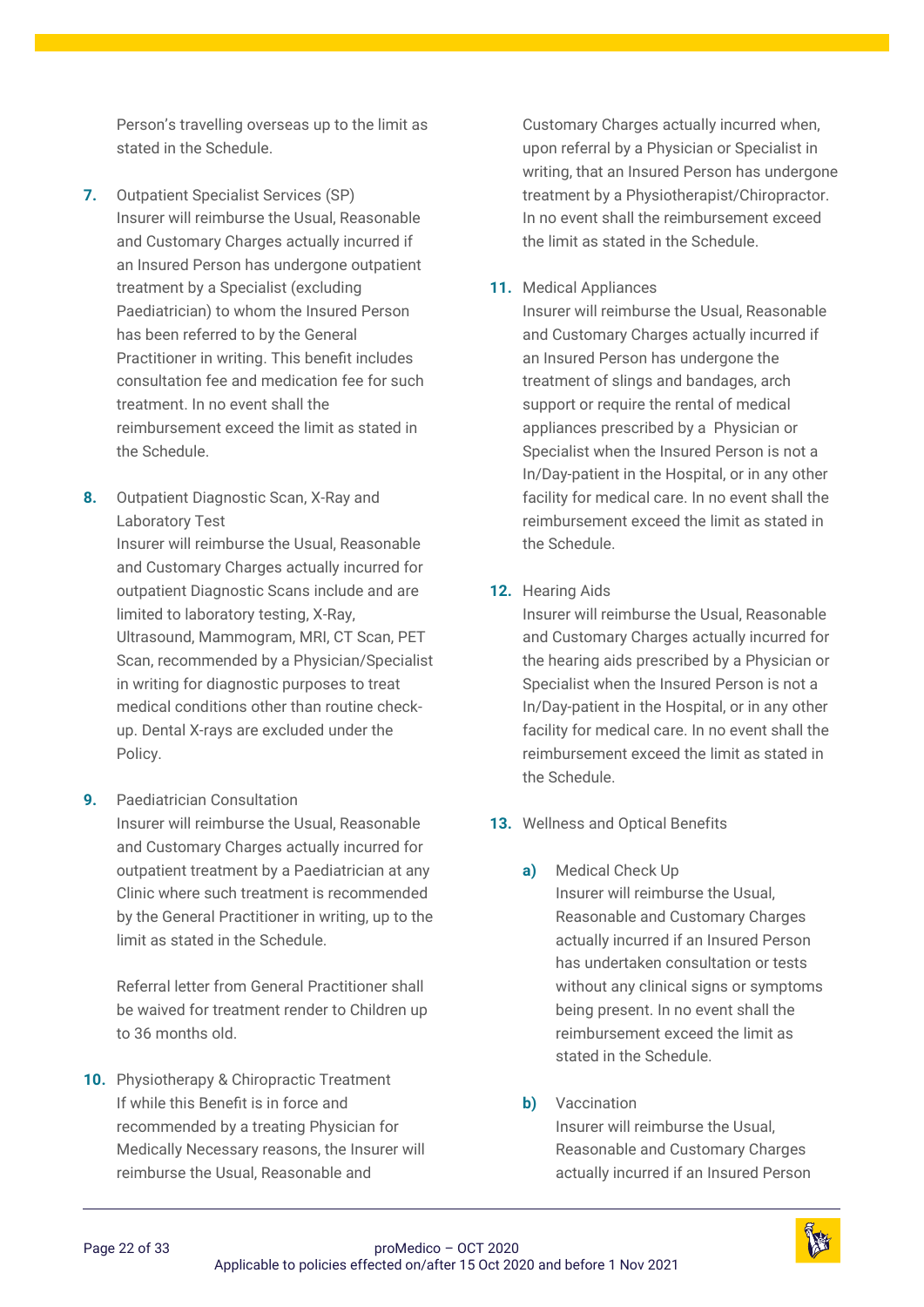has undertaken vaccinations and immunisations rendered by a Physician. In no event shall the reimbursement exceed limit as stated in the Schedule.

#### **c)** Hearing Test

Insurer will reimburse the Usual, Reasonable and Customary Charges actually incurred if an Insured Person has undertaken hearing examinations by an Audiologist and/or Physician. In no event shall the reimbursement exceed the limit as stated in the Schedule.

**d)** Eye Exam & Corrective Vision Aids Insurer will reimburse the Usual, Reasonable and Customary Charges actually incurred if an Insured Person has undertaken vision examinations and vision aids for diagnostic purpose only as prescribed by certified optometrist or Physician. Only the lens/contact lens due to change in vision and first set of frames will be covered. No Vision Care benefit will be paid for "Sunglasses". In no event shall the reimbursement exceed the limit as stated in the Schedule.

# **Additional exclusions applicable to Outpatient General Practitioner and Outpatient Specialist Services**

Charges incurred in respect of the followings are excluded under the Policy:

- **1.** More than one outpatient visits per day
- **2.** Visits at home or in office
- **3.** Prescription drugs obtained without consultation
- **4.** Kidney dialysis and cancer treatment
- **5.** Paediatric consultations and services
- **6.** Physiotherapy and Chiropractic treatment
- **7.** Congenital Conditions or genetic defects including hereditary conditions

#### **Rider – Dental Care**

Dental Care is supplementary benefit to the Policy and only available in the Area of Coverage as an additional optional cover to Outpatient Services. Benefits listed below are only applicable if it is specified in the Schedule as part of Your chosen Plan coverage subject to any applicable Waiting Periods and reimbursement percentages stated in the Schedule.

Insurer will reimburse the Usual, Reasonable and Customary Charges actually incurred for the dental treatments as listed below ("Covered Dental Expenses"). These treatments must be performed by a Dentist. In no event shall the reimbursement exceed the limit as stated in the Schedule.

#### **Covered Dental Expenses**

- **1.** Oral Examination, Scaling & Polishing twice per policy year
- **2.** Dental Treatment (with 6 months waiting period)
	- **a)** Intra Oral X-ray
	- **b)** Impaction
	- **c)** Emergency Treatment to relief dental pain (palliative)
	- **d)** amalgam fillings, composite resin filling, ceramic filling and glass lonomer cement filling (molar and pre-molar)
	- **e)** Medication/Drugs
	- **f)** Root Canal Treatment
	- **g)** Extraction (including wisdom tooth)

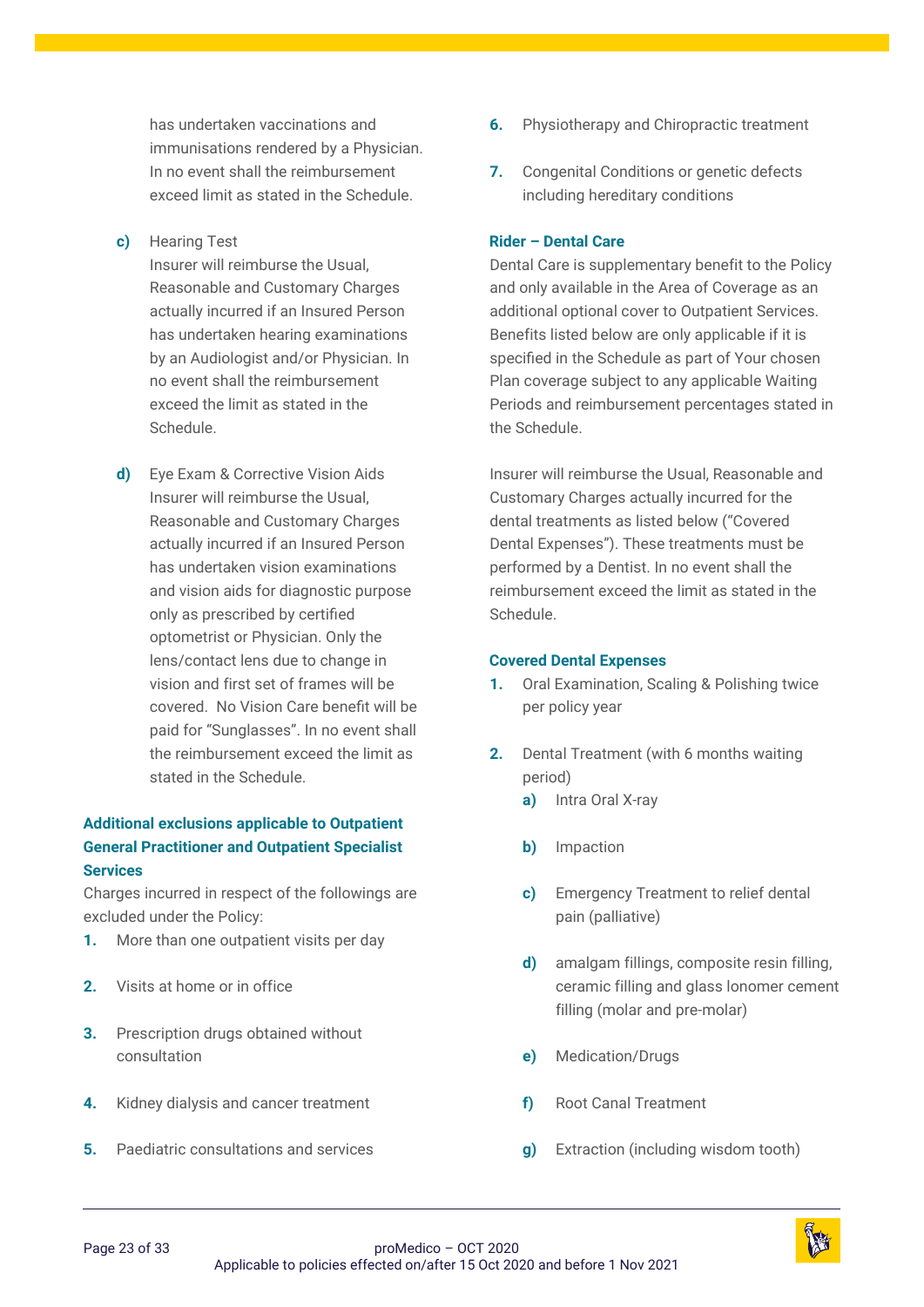- **h)** Periodontal treatment
- **3.** Major Restorative Treatment (with 12 months waiting period)
	- **a)** Dentures, Crowns & Bridges
	- **b)** Inlays
	- **c)** Implants (Surgical Implant Placement/ Implant abutments)
- **4.** Orthodontic Treatment (with 12 months waiting period) - for dependent child aged below 18

For avoidance of doubt, in addition to the Exclusions under this Policy, the following treatments, conditions, activities, items and their related expenses are excluded from the Covered Dental Expenses and the Insurer shall not be liable for:

- **a)** Charges for treatment made by a person other than a Dentist excluding the Policyholder, an insurance intermediary, an employer, an employee, a Family Member, or business partner of the Policyholder and/or the Insured Person
- **b)** Conditions arising out of Congenital **Conditions**
- **c)** Dental cosmetics procedures beyond what is Medically Necessary, including but not limited to bleaching and veneers
- **d)** All other dental procedures not mentioned under the Covered Dental Expenses are excluded
- **e)** Cost incurred within the respective Waiting Periods from the Commencement Date of the Dental Care Benefit except for Oral Examination

#### **Rider - Maternity Care Benefit**

This Benefit is supplementary to the Policy with Hospital Services and only available as an optional cover in the Area of coverage subject to any applicable Waiting Periods. While this Benefit is in force, the Insurer will reimburse the Usual, Reasonable and Customary Charges incurred for pre-natal, childbirth, post-natal treatment and miscarriage, or abortion out of medical reason, or any complications arising from pregnancy for the Insured Person with respect to normal and complicated delivery. It will apply to pregnancies whose actual date of birth is at least 12 (twelve) months after the Commencement Date of Maternity Care of the Insured Person. Except that in the event of premature termination of pregnancy because of medical grounds, provided such pregnancy commences after the Commencement Date of Maternity Care coverage of an Insured Person and if the pregnancy is carried on to its full term delivery, the event date would have fulfilled the 12 (twelve) months Waiting Period. In the event the Maternity Care Benefit is deleted in respect of any Insured Person and We subsequently agrees to re-introduce Maternity Care for the same Insured Person, the waiting period of 12 (twelve) months shall be reapplied.

In no event shall the reimbursement exceed the limit as stated in the Schedule.

Maternity Care is only available and provided if all members of an Insured's Family are insured under the same Plan in the same Policy.

# <span id="page-23-0"></span>**2. [Administration](#page-1-4)**

#### **Dispute Resolution**

Disputes may be submitted to FIDREC for resolution, alternatively, any dispute arising out of or in connection with this contract, including any question regarding its existence, validity or termination, shall be referred to and finally resolved by arbitration administered by the

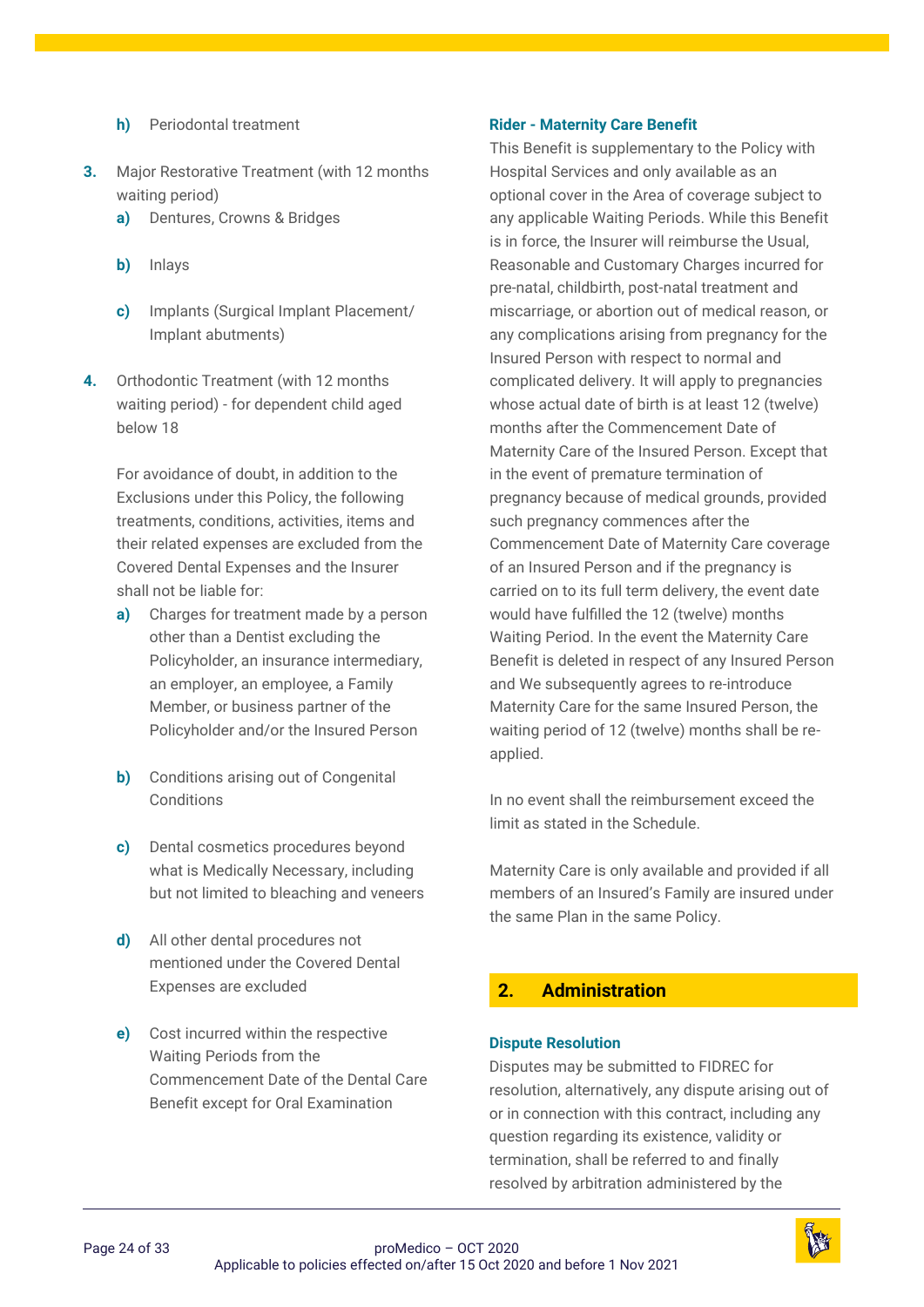Singapore International Arbitration Centre ("SIAC") in accordance with the Arbitration Rules of the Singapore International Arbitration Centre ("SIAC Rules") for the time being in force, which rules are deemed to be incorporated by reference in this clause. The seat of the arbitration shall be Singapore. The Tribunal shall consist of 1 arbitrator. The language of the arbitration shall be English.

#### **Fraud**

If any claim shall in any respect be false or fraudulent or if any fraudulent means or devices are used to obtain or to attempt to obtain benefits hereunder, then the Policy shall be cancelled immediately, and all benefits and premiums will be forfeited.

#### **Co-ordination of Benefits/Subrogation**

The Policy will not provide indemnity other than on a proportional basis if the Insured Person has any other Insurance in force or is entitled to indemnity from any other source in respect of the same bodily Injury, Illness, disease, death or expenses.

The Company must be informed without delay of circumstances where a claim against a third-party can be made. The recipients of benefits shall use their best endeavours to recover the amount of benefit paid from any third-party against whom a claim for recovery can be made and shall account and pay over to the Company for any amount so recovered from the third-party.

#### **Examination**

The Company shall have the right through his/her medical representative to examine any Insured Person whenever and as often as may be reasonably required within the duration of any claim. In addition, the Company shall have the right to require an autopsy to be done in the case of death where this is not forbidden by law or religious beliefs.

#### **Legal Proceedings**

No action in law or equity shall be brought to recover under the Policy prior to the expiration of 60 (sixty) days after proof of claim has been furnished in accordance with the requirements of the Policy.

The parties hereto agree that the laws of Singapore shall govern this contract.

#### **Proof of Claim**

Written proof of claim must be submitted to the Company within 30 (thirty) days starting from the first date of treatment of the Insured Person's disability for which the claim is made. Failure to claim within the time required by the Policy shall invalidate or reduce the claim unless it can be shown that it was not reasonably possible to furnish such proof within the required time and that it was furnished as soon as reasonably possible.

Original documents supporting invoices and receipts must be submitted with a fully completed claim form signed by the treating Physician. Affirmative proof of Illness or Injury must be submitted at the expense of the claimant.

Photocopies are not admissible.

The Maternity Care Benefit becomes payable only after delivery.

#### **Payment of Benefit**

Upon receipt of satisfactory proof of claim, the Insurer will pay the benefit up to the limits shown in the Schedule of the Policy. The receipt of any benefit under this Policy shall in all cases be deemed final and complete discharge of all our liability.

For Permanent and Total Disability claims, payment is a once in a lifetime lump sum benefit. No further payments shall be made to such Insured Person by reason of any Policy of

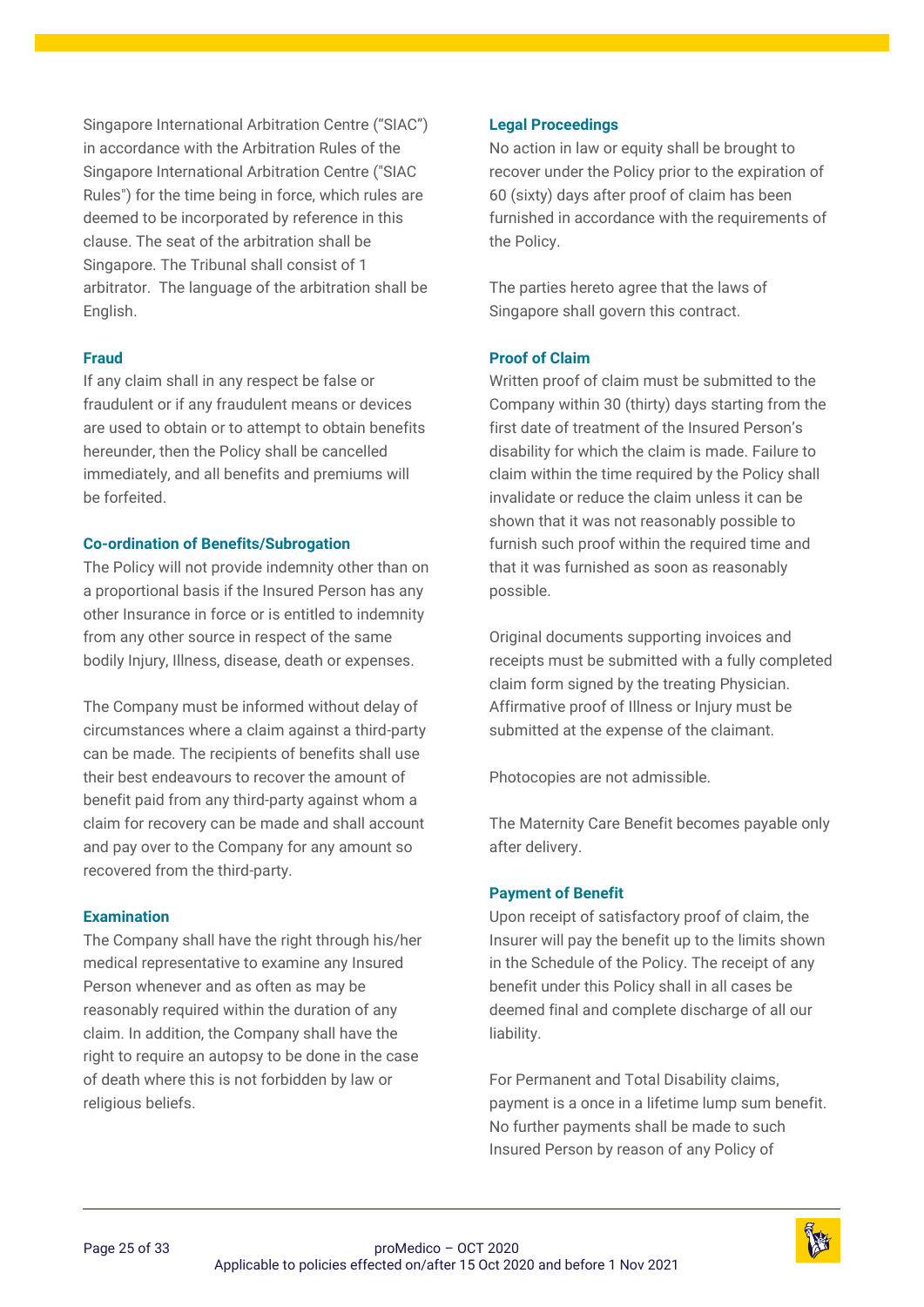Permanent and Total Disability issued by the Company of this Policy.

#### **Co-operation**

As a condition precedent to the Company's liability, the Policyholder or the Insured Person or his representatives shall co- operate fully with the Company and its medical advisers and will fully and faithfully disclose all material facts and matters which the Policyholder or the Insured Person knows or ought to know and will upon request execute any document to empower the Company to obtain relevant information at the Insured Person's expense from any Physician or Hospital or other source as may from time to time be required.

#### **Policy Renewal**

The maximum age for enrolment is 69 years old (age next birthday). Renewals are available between age 70 to 90 on yearly review basis, subject to the Company's acceptance.

You may renew this Policy by paying the premium applicable at the time of renewal. Premiums payable for this coverage are not guaranteed and may be revised at policy renewal at the full discretion of the Company.

#### **Misstatement of Age**

If the age of any Insured Person has been misstated and the premium paid as a result is insufficient, any claim payable under this Policy shall be pro-rated based on the ratio of the actual premium paid to the correct premium which should have been charged for the entire Period of Insurance. Any excess premium that may have been paid as a result of any misstatement of age shall be refunded without interest. If at the correct age an Insured Person would not have been eligible for Cover under this Policy, no benefit shall be payable, and our liability shall be limited to the refund of the premium paid without interest.

#### **Alterations**

We reserve our rights to amend the terms and conditions of the Policy by informing you of the intended amendments at least 30 (thirty) days prior to the renewal. Unless specifically mentioned, such amendments shall not affect any special conditions or endorsements applicable at the time of commencement of cover. No alterations to this Policy shall be valid unless approved in writing by us and reflected on an endorsement.

#### **Changes in Circumstances**

In the event of a change in circumstances affecting the risk, You must notify the Company in writing particular changes in occupation/Country of Residence, or health affecting You or any Insured Person. The Company shall increase or reduce the premium rates according to the risk classification of the new occupation/Country of Residence or to decline the coverage.

#### **Contracts (Rights of Third Parties) Act 2001**

It is hereby noted and agreed that a person who is not a party to this Policy contract shall have no right under the Contracts (Rights of Third Parties) Act 2001 to enforce any of its terms.

#### **Cancellation**

This Policy may be cancelled by either the Insurer or the Insured Person by giving 30 (thirty) days' notice in writing. No premium will be refunded if claim has already been made during the current Policy Year.

Pro-rata refund of premium will be made to the Insured if the Policy is cancelled by the Company during its currency, provided no claims were made under the current Policy Year and subject to an administrative fee of S\$100 plus GST.

The Policy shall terminate automatically if the Insured Person is living in USA for a period in excess of 60 (sixty) days.

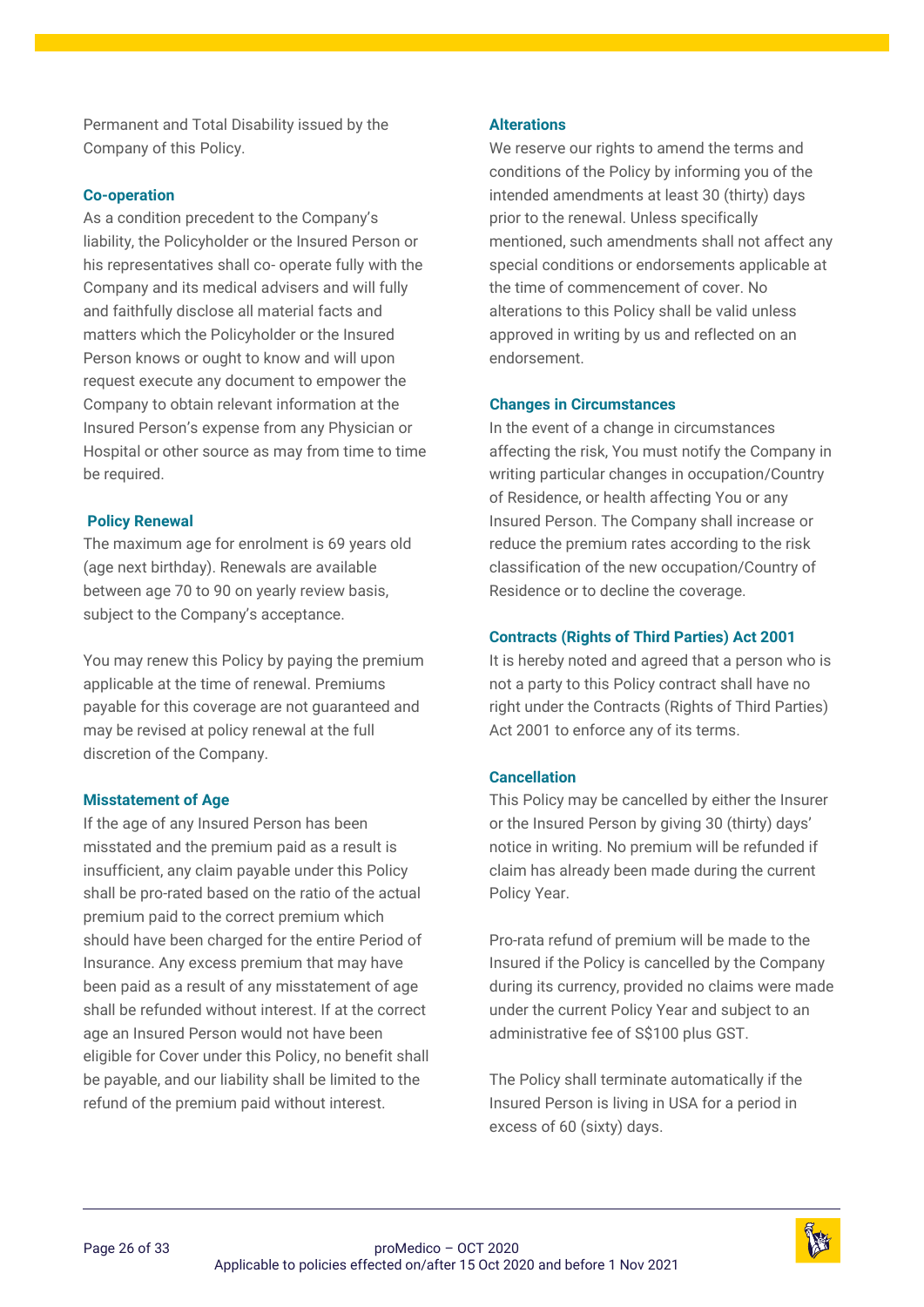Cancellation shall be without prejudice to any claim originating prior to the effective date of cancelation. If the Insured terminates the Policy the premium charged will be based on the following Short-Term Premium Table, provided no claim were made under the current Policy Year:

| Period of Cover | Premium Charged     |
|-----------------|---------------------|
| 1 month         | 3 months rate       |
| 2 months        | 4 months rate       |
| 3 months        | 6 months rate       |
| 4 & 5 months    | 7 months rate       |
| $6.8.7$ months  | 9 months rate       |
| 8 months        | 1 full year premium |

#### **Right to Return Policy/Free Look Period**

In the event that the Policyholder or the Insured Person is not satisfied with the Policy for any reason, it may be returned to the Company for cancellation within 14 (fourteen) days of receipt.

- **1.** any premium paid or billed will be refunded in full
- **2.** this Policy is deemed to be voided from inception; and
- **3.** the Company shall not be liable for any claims occurring prior to the return of the Policy

#### **Payment Before Cover Warranty (Individual)**

**1.** Notwithstanding anything herein contained but subject to clauses 2 and 3 hereof, it is hereby agreed and declared that the total premium due must be paid and actually received in full by the Company (or the intermediary through whom this Policy was effected) on or before the inception date ("the inception date") of the coverage under the Policy, Renewal Certificate, Cover Note or Endorsement

- **2.** In the event that the total premium due is not paid and actually received in full by the Company (or the intermediary through whom this Policy was effected) on or before the inception date referred to above, then the Policy, Renewal Certificate, Cover Note and Endorsement shall not attach and no benefits whatsoever shall be payable by the Company. Any payment received thereafter shall be of no effect whatsoever as cover never attached on the Policy, Renewal Certificate, Cover Note and Endorsement
- **3.** In respect of insurance coverage with "Free Look" provision, the Insured may return the original policy document to the Company or intermediary within the "Free Look" period if the Insured decides to cancel the cover during the "Free Look" period. In such an event, the Insured will receive a full refund of the premium paid to the Company provided that no claim has been made under the insurance.

#### **Premium Payment Warranty (Corporate)**

- **1.** Notwithstanding anything herein contained but subject to clause b) below, it is hereby agreed and declared that if the period of insurance is sixty (60) days or more, any premium due must be paid and actually received in full by the Company (or the intermediary through whom this Policy was effected) within sixty (60) days of the:
	- **a)** inception date of the coverage under the Policy, Renewal Certificate or Cover Note; or
	- **b)** effective date of each Endorsement, if any, issued under the Policy, Renewal Certificate or Cover Note
- **2.** In the event that any premium due is not paid and actually received in full by the Company (or the intermediary through whom this Policy was effected) within the sixty (60) day period referred to above, then:

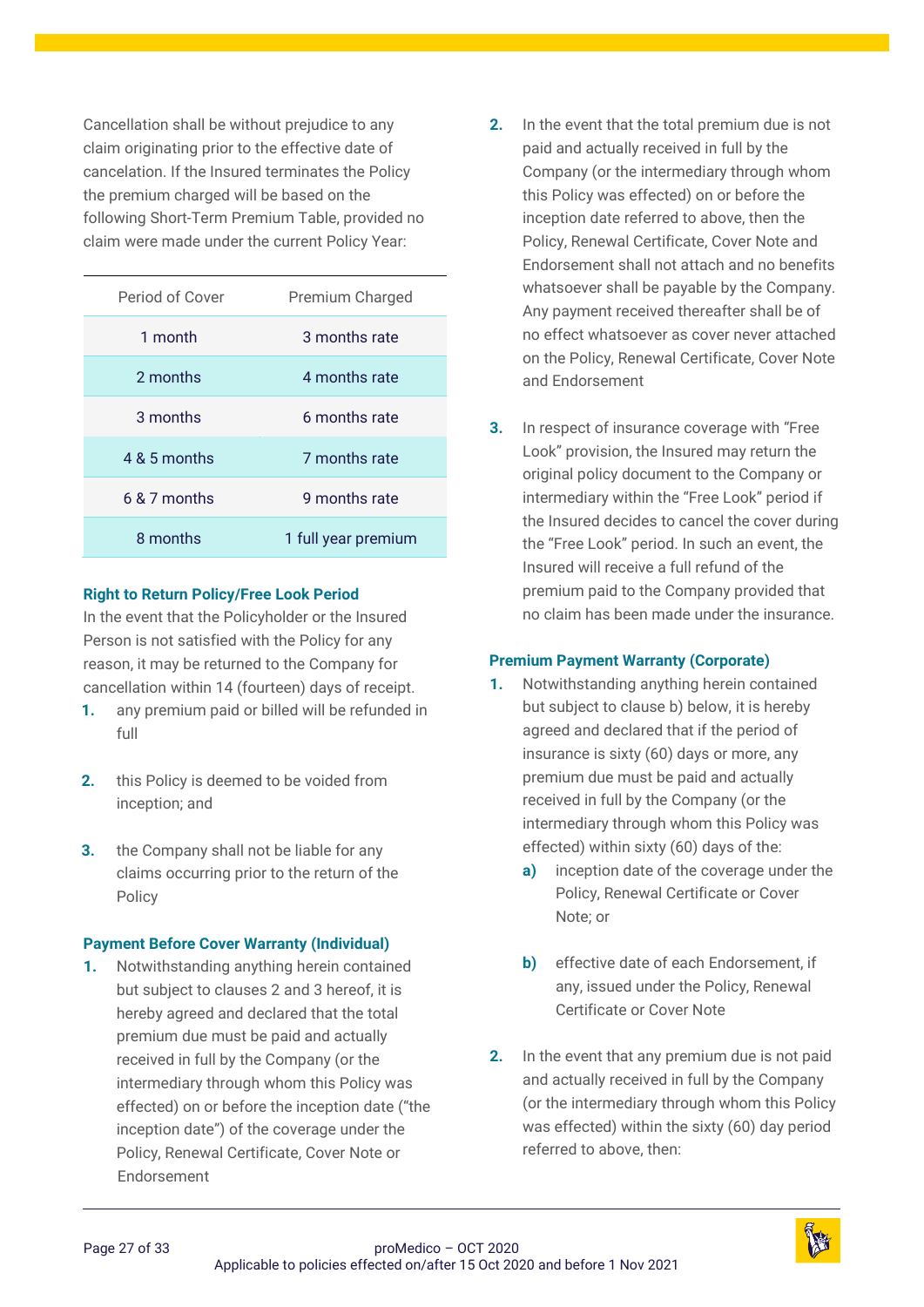- **a)** the cover under the Policy, Renewal Certificate, Cover Note or Endorsement is automatically terminated immediately after the expiry of the said sixty (60) day period
- **b)** the automatic termination of the cover shall be without prejudice to any liability incurred within the said sixty (60) day period; and
- **c)** the Company shall be entitled to a prorata time or risk premium subject to a minimum of S\$25.00
- **3.** If the period of insurance is less than sixty (60) days, any premium due must be paid and actually received in full by the Company (or the intermediary through whom this Policy was effected) within the period of insurance.

#### **Breach of Premium Warranty**

It is a condition precedent to the validity of this Policy that the Policyholder or any Insured Person has never had any insurance cancelled due solely or in part to a breach of premium payment warranty in the last 12 months.

#### **Personal Data Protection**

You hereby give consent to Liberty Insurance Pte Ltd ("Liberty") and third-parties including related entities, employees, agents, insurers, contractors, service-providers, the Monetary Authority of Singapore, General Insurance Association, etc ("appointees"), and each of their downstream appointees in turn, to collect, use, process, transfer and/or disclose all personal data whatsoever howsoever about myself and other individuals, from any source, whether they were, are and/or will be collected by Liberty and/or the appointees in the past, present and/or future, in accordance with the terms in & for one or more of the purposes as described in Liberty's Data Protection Policy at [www.libertyinsurance.com.sg/data](http://www.libertyinsurance.com.sg/data-protection-policy)[protection-policy,](http://www.libertyinsurance.com.sg/data-protection-policy) to which I agree entirely, both now and as it may be amended from time to time.

All personal data are true, accurate and complete, and You shall inform Liberty of any changes to the personal data to my knowledge, as soon as practicable. If You have given any personal data about or belonging to other individuals howsoever You continually warrant that You had obtained prior consent from them (or if they are lacking in legal capacity, from their legal representatives, guardians or parents as the case may be) for Liberty and/or the appointees to collect, use, process and disclose their personal data for the purposes and on the terms stated herein and in accordance with Liberty's Data Protection Policy, as if they were You. All consents are given now, unconditionally and independently of any contract, last beyond any contractual term and remain in force until You or the individuals request to withdraw or amend the consents with Liberty by writing to The Data Protection Officer, Liberty Insurance Pte Ltd, 51 Club Street, Singapore 069428 or by email to

[dpo@libertyinsurance.com.sg.](mailto:dpo@libertyinsurance.com.sg)

# <span id="page-27-0"></span>**3. [Claims Procedures](#page-1-5)**

**1.** Pre-authorisation must be obtained for any inpatient or Day Surgery procedure, otherwise a 20% Co-insurance shall be imposed on all eligible medical expenses covered under the Policy.

This will not apply in the event of an Emergency and the Insured Person or his/her representative contacted the Company within 24 hours after admission.

To obtain the pre-authorisation, the Insured Person or his/her representative must submit the request at least 5 working days prior to his/her admission or treatment.

Pre-authorisation is not a guarantee of benefits or eligibility and all services are subject to the benefit, limitations and other Policy terms and conditions.

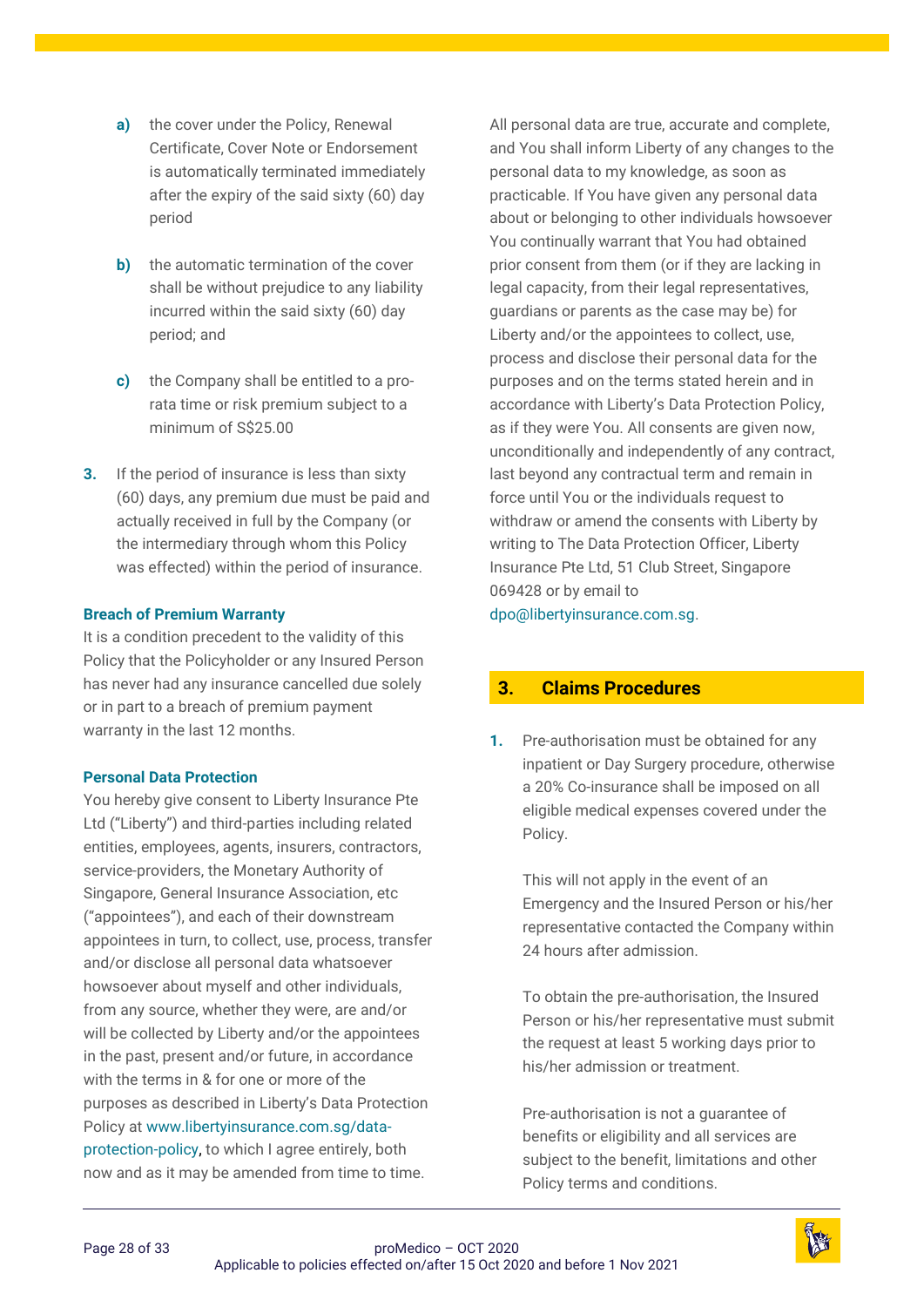Pre-authorisation is subject to the Indemnity Clause.

- **2.** Submission of non-pre authorised Claim
	- **a)** Written notice shall be given to the Company or its appointed representatives as soon as possible and in any circumstances within:
		- **i)** eight (8) days in the event of a claim for Permanent Total Disability; or
		- **ii)** 30 (thirty) days in the event of all other claims of the occurrence of any event, which may give rise to a claim under this Policy
	- **b)** A claim form obtainable from the Company upon request shall then be submitted accompanied by the necessary supporting evidence of the occurrence, character and extent of loss.

The Insured Person has to submit the following original documents in support of his/her claim to the Company when making a claim for Injury, Illness or surgery:

- **i)** Duly completed Liberty Medical Claim Form: with Section A completed and Section B completed by the attending doctor
- **ii)** Inpatient discharge summary (i.e. if you are admitted to a restructured hospital)
- **iii)** Final and itemised hospital bill from the Hospital for the admission
- **iv)** All other original hospital bills where appropriate such as Prehospitalisation/diagnostic and Posthospitalisation/follow-up bills

Should the claim be due to Accident, the immediate notification must state the

place, date, time and cause and circumstances surrounding such Accident, the identity of any witnesses and a medical certificate stating the degree and nature of Injury suffered must be provided so far as reasonably possible. The Insured Person or his/her legal representative must notify the Insurer immediately not later than 8 days after the date of occurrence.

**c)** All certificates, receipts, information and evidence required by us shall be supplied free of expense to the Company, in the form prescribed by the Company.

> The Company reserves the right to require the Insured Person or his/her legal representative to furnish at his/her own expense all original documents as reasonably required with regard to the claim and to instruct any Physician, Hospital etc presently or previously treating the Insured Person to release such information to the Company, also concerning previous medical history of the Insured Person as may be required.

> It is explicitly stipulated that failure to perform any of the above-mentioned obligations by the Insured Person or his/her legal representative results in loss of entitlement to benefits under the terms of this Policy.

Payment of all claims and benefits will be made in Singapore currency.

Charges incurred in any other currency shall be payable in Singapore Dollars on the basis of the quoted exchange rate in effect on the date such charges were incurred.

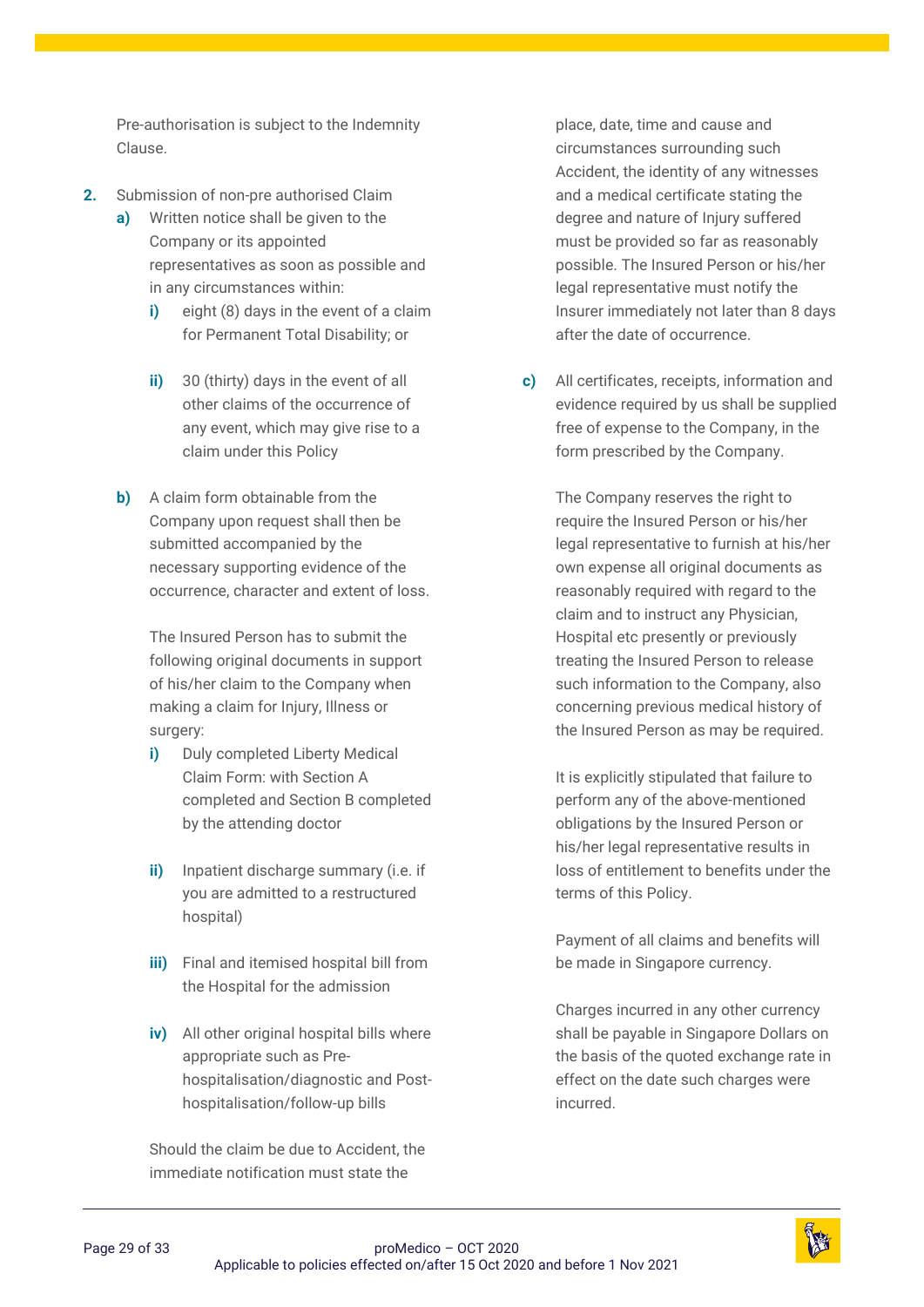#### **3.** Indemnity Clause

Where Letters of Guarantee are issued to the Insured or Insured Person, the following terms and conditions apply:

- **a)** The Letters of Guarantee shall be used only for hospital admission by Insured Person insured under the Policy
- **b)** For medical costs which are in excess of the limits of benefits and/or which are not reimbursable under the terms and conditions of Policy, the Insured or Insured Person shall undertake to repay the Insurer within 30 days from the receipt of all expenses that are not claimable under the policy. An interest charge of 6% will be levied on any amounts outstanding after 30 days
- **c)** The Policyholder and Insured Person undertakes to furnish the Company details of the insured event for which the claim is made. Failure to furnish proof of claim will render the Policyholder or Insured Person responsible for all interest charges, if any, imposed by the Hospital for delayed settlement of hospital bills
- **d)** The Policyholder and Insured Person agrees to return all unused Letters of Guarantee to the Company when the Policyholder terminates the contract of insurance with the Company or after the expiry of the validity period
- **e)** The Policyholder and Insured Person agrees to sign the Medisave Authorisation Form and MediShield Authorisation Form at the Admission Room of the hospital notwithstanding the production of the Letter of Guarantee
- **f)** The Policyholder will be liable for its subsidiary companies who are covered

under the insurance policy for all the above-mentioned terms

**g)** The Policyholder will be liable for any outstanding amounts due to the Company in the event it is not recoverable from an Insured Person howsoever for whatever reason

# <span id="page-29-0"></span>**[Exclusions](#page-1-6)**

The following treatments directly or indirectly condition activities items and their related expenses and any complications relating thereto are excluded from this insurance and the Company shall not be liable for:

- **1.** Treatment arising from any geriatric, psychogeriatric, emotional or mental illness, behavioural, psychiatric disorders such as, but not limited to, depression, eating disorder or any neuroses and their physiological or psychosomatic manifestations, or any disorders which by their nature have to or would have to be treated by a psychologist, psychotherapist, psychiatrist or neuropsychiatrist unless the "Psychiatric Treatment" Benefit is explicitly stated on the Schedule and recommended by a Physician
- **2.** Services or treatment at any institution that is mainly a long-term care facility, spa, hydroclinic, or sanatorium and/or that provides only incidental or limited Hospital services or non-Medically Necessary treatments
- **3.** Treatment relating to birth defect, Congenital Conditions and congenital illnesses unless otherwise explicitly provided and endorsed in the Policy or Schedule. Birth defects are deemed to include, but not limited to, hereditary conditions, treatment for learning problems or speech defects of a dependent child and foetal surgery

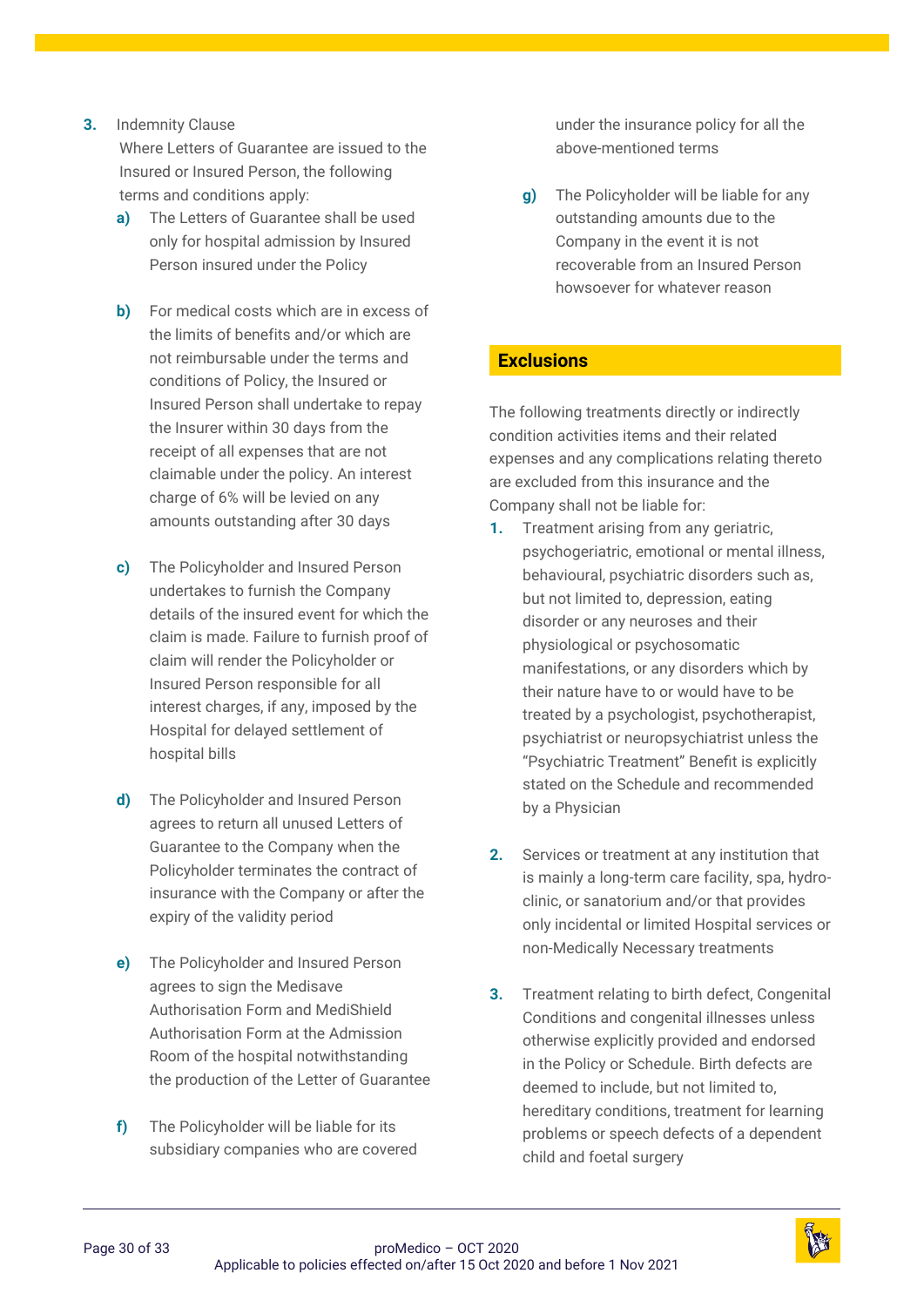- **4.** Tests and treatment relating to infertility, contraception, sterilisation or inducing pregnancy, sexual dysfunction, treatment relating to sex change, varicocele, impotence or any consequence of it
- **5.** Treatment not undertaken by or on the recommendation of a Physician or against the advice of a Physician
- **6.** Any expenses for health supplements and all specialised Chinese herbs and/or tonic medicine such as but not limited to bird's nest, lingzhi, ginseng, cordceps sinensis, agaricus blazei murill, sika deer antler, and/or not falling under definition of Chinese Herbal Medicine
- **7.** Drug purchased without Physician's prescription, the use, or any treatment arising therefrom, of any drugs not licensed by an official governmental control agency of the country in which the drug is given, as drugs used in any circumstances other than in accordance with their licensed medications
- **8.** All dental treatment, oral or maxillofacial surgery, including Temporo-Mandibular Joint disorder and its related treatment unless explicitly stated on the Schedule
- **9.** Treatment arising out of addictive conditions/disorders, including but not limited to, alcoholism, drug or substance abuse
- **10.** Treatment for wilfully self-inflicted or grossly negligent Bodily Injury, Sickness, Accident, suicide, or attempted suicide or any attempt threat whether sane or insane
- **11.** Routine medical examinations and preventive treatment (including vaccinations or inoculations), routine eye and ear examinations, refractive errors of the eyes

unless the "Wellness or Optical Package" Benefits is explicitly stated on the Schedule or otherwise provided under the Policy for Insured Persons aged below 18

- **12.** Tests primarily not incident to treatment or diagnosis of a covered Sickness or Bodily Injury; or any treatment which is not Medically Necessary; or any treatment or investigation of a preventive nature
- **13.** Elective cosmetic surgery. Treatment related to or arising from the removal of healthy, surplus or fat issue or other treatment undergone for cosmetic or psychological reasons or natural cause such as aging, menopause, or puberty and which is not due to any underlying cause, illness or injury, treatment for obesity, weight reduction and weight improvement programmes
- **14.** Treatment by the Insured Person himself, business partner(s) or employer/employee of the Insured Person or Policyholder or the Spouse or Family Members, whether qualified or not
- **15.** Treatment for Injuries or Illnesses arising from or consequent upon war (whether declared or undeclared), riot, civil commotion, civil war, invasion, epidemics, acts of foreign enemies, hostilities, rebellion, mutiny revolution, insurrection or military or usurped power, confiscation or nationalisation by or under the order of any government or public or local authority, nuclear energy (nuclear reactions radiation contamination), illegal act, regular imprisonment and full-time service in any of the uniform groups except reservist duty or training
- **16.** Illnesses or Injuries arising from Racing of any form other than on foot, Rock climbing, Caving, Pot holing, Mountaineering, Skydiving, Parachuting, Hang-gliding,

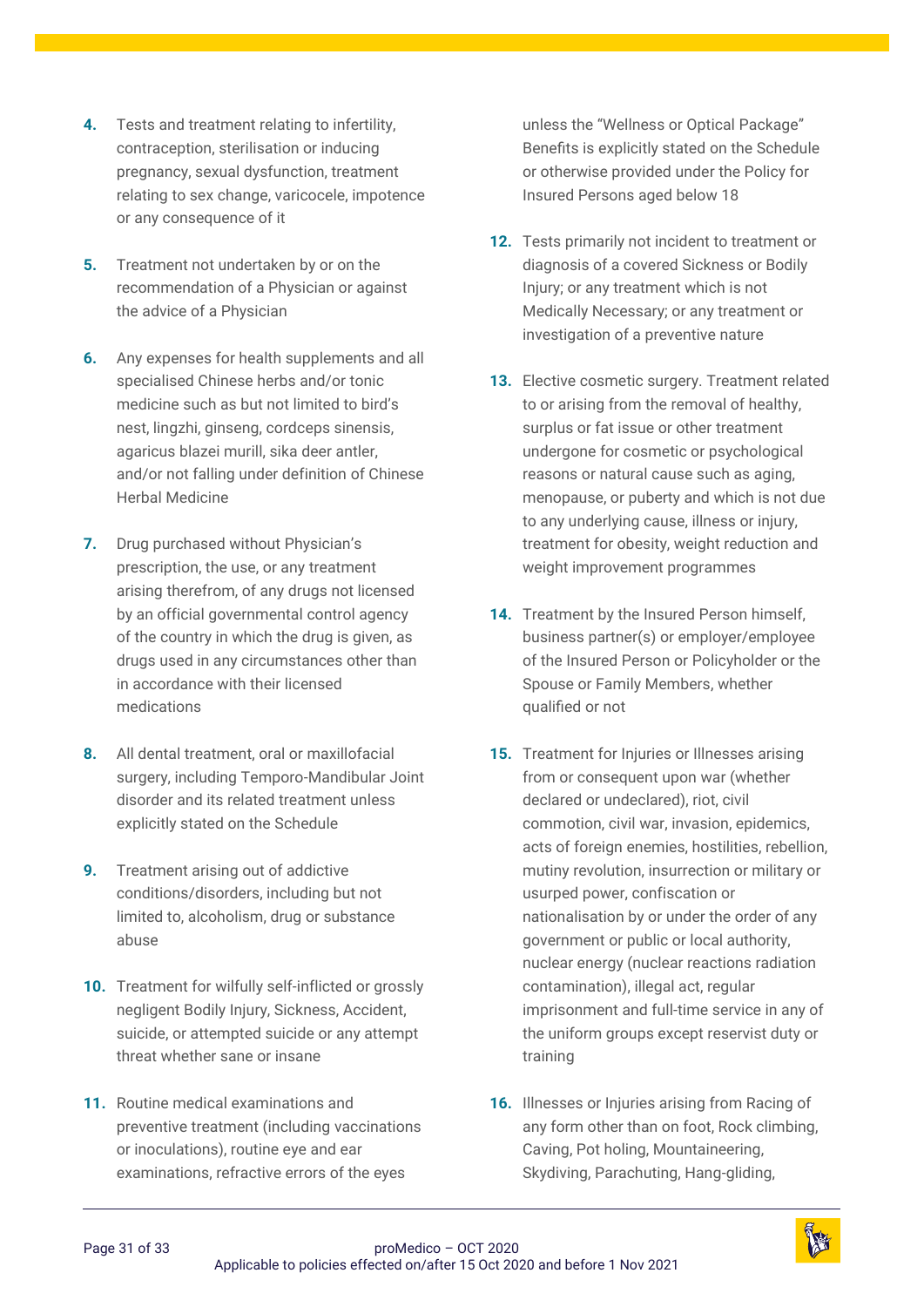Paragliding, Parasailing, Bungee Jumping, all diving unless the person concerned has been duly qualified and certified as a diver by an internationally recognised diving organisation or unless such person is at the time of the happening of the event giving rise to a claim actually receiving diving instruction from a duly qualified and certified diving instructor, or any other type of competitive sports other than those in which the Insured Person participates purely as an amateur; and all professional or inherently dangerous sports unless declared to and accepted by the Company in writing prior to the event giving rise to a claim

- **17.** Maternity Care and Complications of Pregnancy. No benefit shall be payable, unless otherwise explicitly provided and endorsed in the Schedule
- **18.** Treatment of sickness or disease directly or indirectly arising from sexually transmitted diseases, Acquired Immune Deficiency Syndrome (AIDS), AIDS-related Complex Syndrome (ARCS) and all diseases caused by and/or related to the virus HIV positive
- **19.** Acquisition of the organ itself and all expenses incurred by the donor
- **20.** Pre-existing conditions as defined or Injuries before the Policy Inception Date of this Policy unless declared in the proposal form and specifically accepted by Us during underwriting stage and endorsed herein
- **21.** Treatment for Injury or illness incurred while serving as a member of police or military forces
- **22.** Non-medical services, including the issue of medical certificates and attestations and examinations as to suitability or employment or travel
- **23.** Expenses which was incurred after the expiry of the Policy Year unless the Policy has been renewed and Premium paid within any applicable Grace Periods. Thereafter, such expenses that may be claimable to follow standard procedure of Policy
- **24.** Charges exceeding the Usual, Reasonable and Customary Charges range as defined
- **25.** Non-approved Planned Treatments
- **26.** All transportation costs incurred for trips specifically made for the purpose of obtaining medical treatment if not part of an Emergency Medical Evacuation and except as covered under the Benefits of Local Ambulance Services and Taxi Fare Traveling to and from Hospital within Singapore
- **27.** Experimental and yet to be scientifically proven medical treatment
- **28.** Cryopreservation, or harvesting or storage of stem cells as a preventative measure against possible future disease or illness or injury
- **29.** Active participation in war (whether declared or not), invasion, act of foreign enemy, hostilities, civil war, rebellion, riot, revolution or insurrection
- **30.** Any consequence or loss, which is a direct result of nuclear reaction or radiation or other processes following any form of alteration to the atomic structure of matter
- **31.** Genetic tests, nor for any counselling made necessary following genetic tests, even when those tests are undertaken to establish whether or not Insured member may be genetically disposed to the development of a medical condition in the future